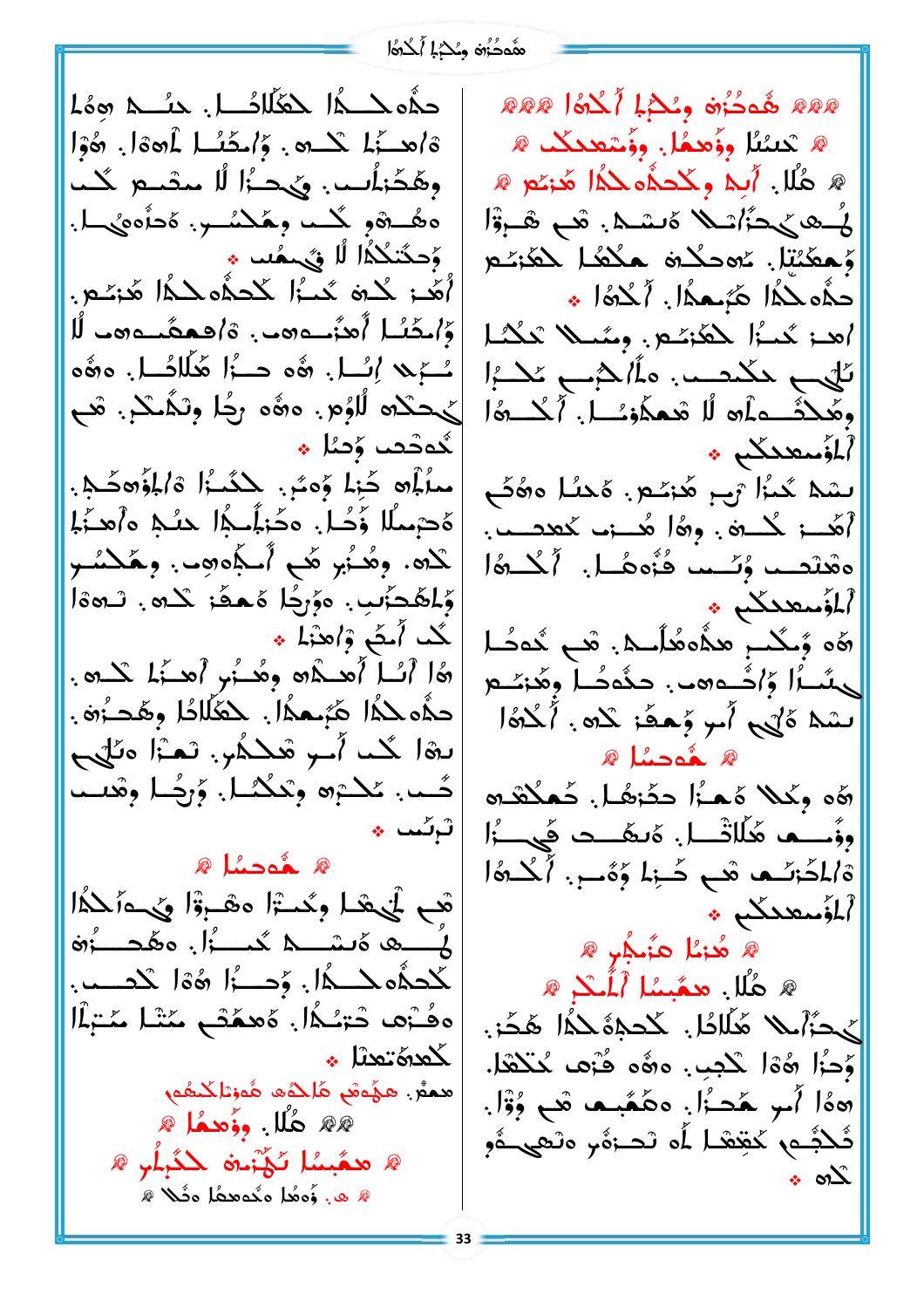كَمْكُمْ! وْالْمَاهُتْعَسِبِ حُسْرَةً هُسْمَ هُوزُـُــا. وبُعجُـــا دەْتـــى زْەيب نُمسُعُط. مِلْمَد هَ حَكْكُــم هَــمِلْل. دەتو لا مُعكّكى، ه تَدْرُا ۾ هُلَا. رُهُ صُحب كَرِدًا هِ ۾ ها: قُڪْصَفَ گَيلًا وِهُا ۾ وَّسِم مَكْلاَتْل كِحزَّامِيلا الْمُسْلَاقِ وَوَالَ حَـــهُـا حَبْحَـــه حنَهَـــا هُزَــْـــمْ. وَبِمَعْدَى اللَّهُ مَنْ اللَّهِ أَحْمِيلًا فَلَوْمِ وَأَوْمِدِ تَعْكُمْ تَأْتِيج دْهَبٍ. وِهْكُنْكُمْ دْهَبَ هُبُماً ٥٥. مكعنُداتِلا تمكَّعُده. وًْاسكُوهِ- أَحْسَبُوا وِلًا هُـوجُي. حَــز كَلَّهُ ا هَذَا إِنَّهُا ﴾ R Lisai R لًا هزل كَمُس وُبِكَٰنَا كَبِلا وَّشُمْلُنِ. وُهكْت حَمَّتُا هُــزت هْتُــو ەَيَــەُو هُزرهُ حَدَّدُوْدًا وَحُمْزُونُوهِ كَبِيلًا هُزدُهدًا. هِ ُقَا همَّرِهُبِ لَاحكُ ُبِ. ەكلۇكا ھُيبُّ مُعمَّحسُّ مِدْعِقا ەلمەققىل ەھتكىلا. ئېيى كوپكى ؤَهُـــــــه اُبْنِ. لِيَحْتَكَــــب حزُّه هغْــــــه ۇرېڭىگو ھ ه مَع مُكُم هَ لَىٰلًا وِمَثْنًا. ۞ه وْامِمْكُوُّو هُم أَحُـا. ەؤْھْھ آىُّە كْكِيكْتَا. كَيْݣَ أَلْمَانَا وحُحكْتْما. ۞ه نَهْكُلُّهُ حَمَلًا حَمَّتْتِمِلُّ. حِكْاهُتْبَا حِعَْتْوَا وُحِئْـوِيْلَا. وَيَسْعْبَ كُهرُوَّىهُ٥ وكُكرَة وه وُهبْحهِ كَــلا

حُجِجَةٌ سِحِدٌ وَّسِعِهِ مَجْلَاتِهِ فَيَ أَهْدِ لَلْهُمَارِ هكَرْدِــدًا. ـمكــم كَجِــبِ هَكَــكِ لَى شُــولَما لِ حَنَّ بِــدُا وِنَعْــا ۖ هُـــزم كَعْدِـبِ. لمُحَكَّـب حُـهِـنُـا وِوُوهُــزًا. هِأَاكِمِ مَكِرًا وِقْتِهِ خَتِمُكُلٍّ وُهِمُـا وهُومِهُا تَعْزَا دْحَب. وسُبِيلا تَحْكُلُ ئَايِي دْجِبِ. هُەشْمَا لَهُ هُ دُهَا. وُرِجًا وَهَوَا حَرْبُهُـا. وَهِـزَمِ كَمِّعْهَـا حعَّدهُمْ هَ/عَبُّ أَنَّدٍ: مَّع لَمَحْل ألأدفئيا ومنثل ف 2 Lisan 2 ةَهُ وَتَحْتَكْسُمِ الْكُسْسَةُ عِنْ الْمُسْلَمَةِ وَالْمَا ھھَىصًا كَلَّىـلُّەـلُم يا مَــكُ فَوھُـا وَفُّـْمِلُرْهِ . ةَالْمَّا لِلْحُجْهُـٰلِ هَقْـِمِكْرَا . ەھْم خُەجُىل وُحِدُّە خُـْھال وِنَـْـب أُسو هْعَمُا ه/ۡدهَٰۏ تْـٰٓئِكُمَّا. هُحِنُـٰهَ كَفُنْه أَلْمَمْهَا مُحْقُداً وُحكْب حَهُجْسَمأَا. ەمئىستۇڭ دەكسىمىلاھ لىنىڭشىسىل ەَݣْكَمْتْݣْدَا. ەَمْيَى صَدْرِيْهُ مْشْتْمْتْتْكْلْمْ مْتْتْكْلْمْتْلْمْتْلْمْلْمْلْمْلْمْتْلْمْشْت هقَّوْد هِهُمْ كَلُّهُ أُسِيرٍ وَلِلْعَلَّادُ ا هُەۊحُىْل ﴾ ه شم مُكّم ه ؤْكِيم هُكْدِه وِهَبِڤُيودُل. هِمُبْزَا لِحْتَىبِ لْأَشْبِ لْمُصْلًا. هُ هَعَنُا وَلِحْتَمِلًا شَنَّعٍ خَبِشُــه! مَتَيْهِــٰهُ! هْجَدّْبُــا. نَهُ ـــٰٓۥٓا وَهَبۡنُب حُــة ئَجْفُبِ فَكْـدُهِ . كَرِهُــمْ لِمَكْتُــا. اُنْتَ هُـ هُـ مَ نَ أَنْكُـ هُ ا . حَيْ لمنصر فكالمحتشفة كامثع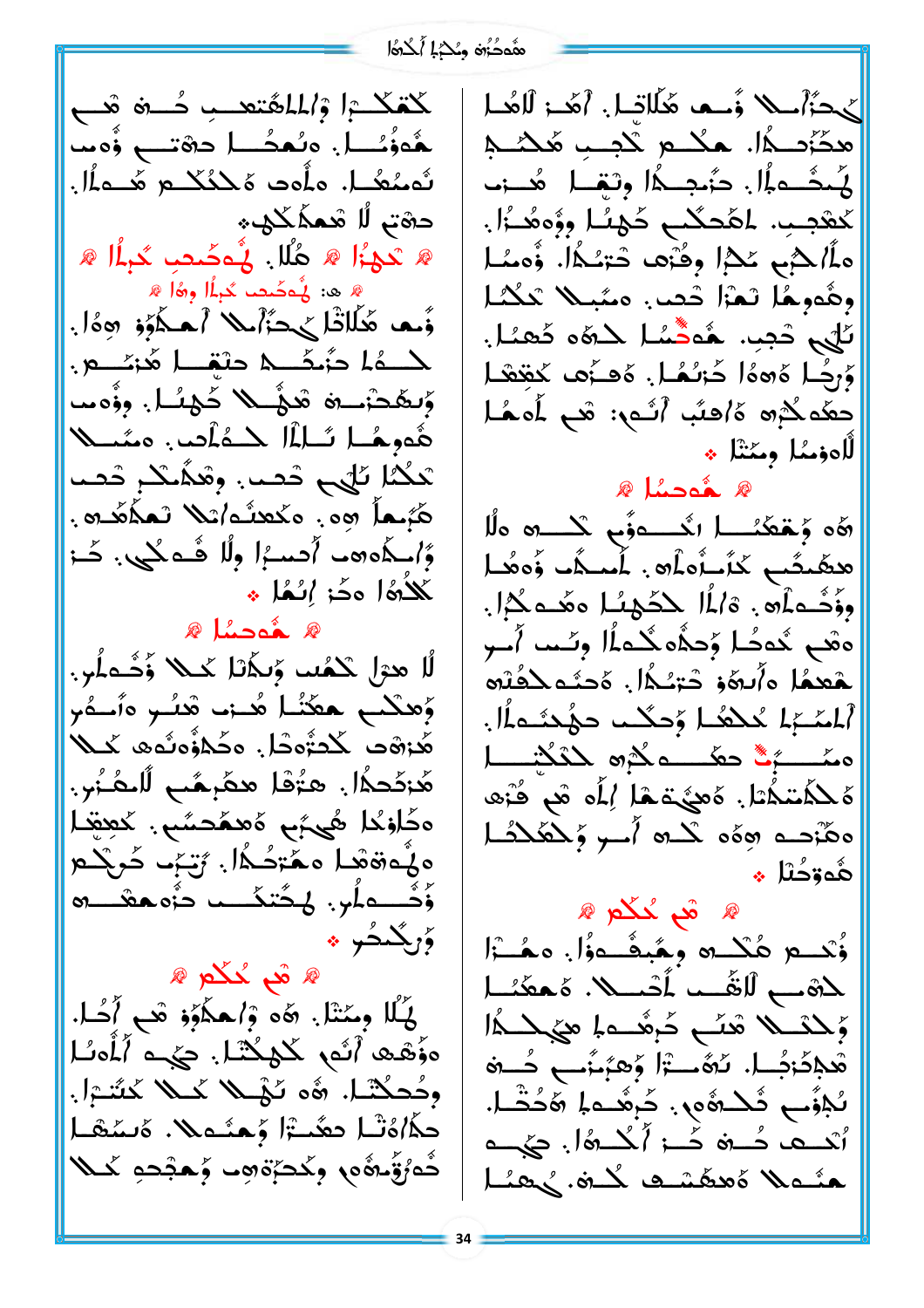هُدَدُوه ومُكْبِرٍ أَلَكْمَا

حفُّحسًا ولْمُلَا لِّي ُوَلِّ. حَفَّحْسَّتِ كْتْݣُو لْجْكُتْتْتّْقَامْ \* هَهُوش هَٰالُهِ هُوزَالَمْعُومِ @ هُلُّا. وِكْتُتْرَا. وِهَجْكُنْ لَكْتَبِلُو @ هَٰٓڵۮؙٳۦۿؘٮٮٮڠۢٮؙٳ؞ۦڝڡ۫ٞڡڝؽ؈؋ٮؙۜٮٮ هَم وَّەھُــا ەھُـْسَــا هُـْــدَّا ەْھـھُــــــم كْمَضُـْتْل ممُعمًى هُـمىُلُـمْ كَتُنْتِرَا شاعفُ بِنْفَعَةَ وَحَقَّ مِنْ مِنْهَمْ الْجَمَعَةِ كُمْ هَنْشُمْ هُنْݣَا ﴾ A Lisai A هُوصُلِ لِحَدَّةُ وَعُـلًا. وْٱهْدَ هُــَيْ كَهْكُوْلُهُمْ. ثُلا وُٱتْلا فَهِينِ هُمْٓا وْهِبْ مُبْشَلْ. لَا أُوْقْسُوهِبْ كُمْشُوبْلا وهَدْيُكُمْ مَا أَلْزَحْتَمِ وَيُحْشَمِ هَٰدَاً . وَهُوَ بُسْلِمْ لَمُكُمْ ﴾ & حُثَم*اً*ا وِهز مُحقَّدت & هُزئا وُسْعَدِكُم مَكَرُوُمٍ. رِكْد}ْدب كَعَّى أَه مَدَّآدِهُ! رِكَّدُ∔ْدب كَعَّى. كْرِكْمُلُوبَ تَعْقُلُهُ هُوَيْاً وَيَشْهَلُ كُلِّ \* كَهِ وَمِن هَعْكُمْ وِتَعْمَعُهُمْ اللَّهِ وَالْمُحَمَّدُ اللَّهُ فُنُعهُلُك، وِهُنُـا هِـ تَحكُبُره وِهُنُـا هكْعُــا وِلًا دَّحْـُــرُا: ۖ دــزُا هَدَٰذَلَٰــب محْدَوْهِ الْمِهْمَ الْمَالِيُّ الْمَحْدَثَةَ الْمَرْوَهُ وَعَامَهِ مِنْ الْمَرْوَةَ وَمَامَةً كُد ولًا مَدْمُلاً كُب هُواُوةُ أَل \* R Léluck R هُوحِسُــا لِأَحُــا وِهُــَزِوْ كُنــزُا وهُجـــزْوِ لمَعْنِيْهِ. وهَي الْمَحْرَا وَهُ أَحْدُثَهُمْ الْمَحْدَدُهُ ەُوسُــىد ھْـلْـــرە: ﴿ لَمُوَدِ ﴿ دَٰٓوِمِنُــلَّا وَوُشَّــد ەھْبِعُةِ ەقْع لَى دُة. ەَلكىم تُسْعْل كَرِبْكْفَلُهْ حَثَّكْتَبَ*نَّ*سِ \*

هُدْرَه. وَنُدَوْۤا أَنُد هُكْدُداْ. وِلَٰا | حُدَٰزًا ولًا مُعجَّفِطُ همهُمْ بِمَكْرَبَةٍ وَالْمَرْهَةِ الْمَرْهَدَةِ الْمَامِعَ وَأَحْمَلْهِ الْمُسْتَحَمَّةِ وَأَحْمَلْ ٱلمِلْنَا هُوَدْيَّىجِبِ لِمُؤْذِ إِنَّاءٍ. هُدْيَكُمْ خُذِياً وَّەمر، وَوْاهُد هُرْشَجِبِ لا هـْوَلِ إِنْـا، |حِبُّه حَدًا هُبُعَدًا \* حَبْجِدًا حِنْقَا أَبِهِبِ ٱلْجُمْعِبِ، هَٰۂِسُم كَبْلِ وُهبٍ، هُحَبُبٍ قَـٰاؤُا وُحكَّرْهُجِبِ، أهنّا للكّمكه \* لْمُسْمَضُمِنِ أَهَا لَكْجِسِنِ مَلَاجُمَّتَمِنِينَ هُزَعُم خُزَلِ وُهَبِّ وَيُوَجَّدُونِ لَلْمُنَا وُحثَّكْمُلا، إِنَّـهِ دُلَّا مُهجب ﴾ هعَنْنْا كُم أُوْكُنَا، هُزْكُمْ خُزْءًا وُوْسَنْ مُبْسٍ حَمْعُط وِوُّەبُرْتَجِبِ، رِكْـٰهَلَمِب لمكبَّرة كل \* قَصْحِصًا. تَشَمَّأُ أَسِرٍ هَيْءًا حَكَّ كَمَاءًا. ݣَاسِرِ وْهُمْقَا وِنْسَلَّاحِ كَمَلًا  $\bullet$   $\bullet$   $\downarrow$   $\circ$ دُبُو أَهَنِيكُم لَمَعْمَدًا وِكَتَبَرَا. حَمَّ. أَسٍ وَهٰذَهُم أَحُل كَمِلا حَتَنُلُ قُ هَزَسْمٍ هُزْئِلٌ كَلاَ وُسْكُمُومٍ \* كَرْنُهُا أُسِ حَعَّدُا عُوَّهُوَ وَ ۖ ه ُبِ نُدهدُا وِمُعاْا هُجُ مُدْا ﴾ A Lisea A قَعِ عُكُمَ مُدَمُدًا لَكُكُمْ عُلَمَّعٍ أَهُبٍ. كَـٰلاهُـلِهِ مَتْنَـل وَكَاةُنَـل هَٰـٰكِـبَتِ وَهُۥُلْـ أَتَبِـــب إِتتـــم هُــلاهُــــا هِـمَّبِـسُـــا. لمنقشجا وحمقوا وكلو وحقحو كَمِيلًا هُجَمُّنُو. وهُمَا وُإِيْلًا أَبِسِيلًا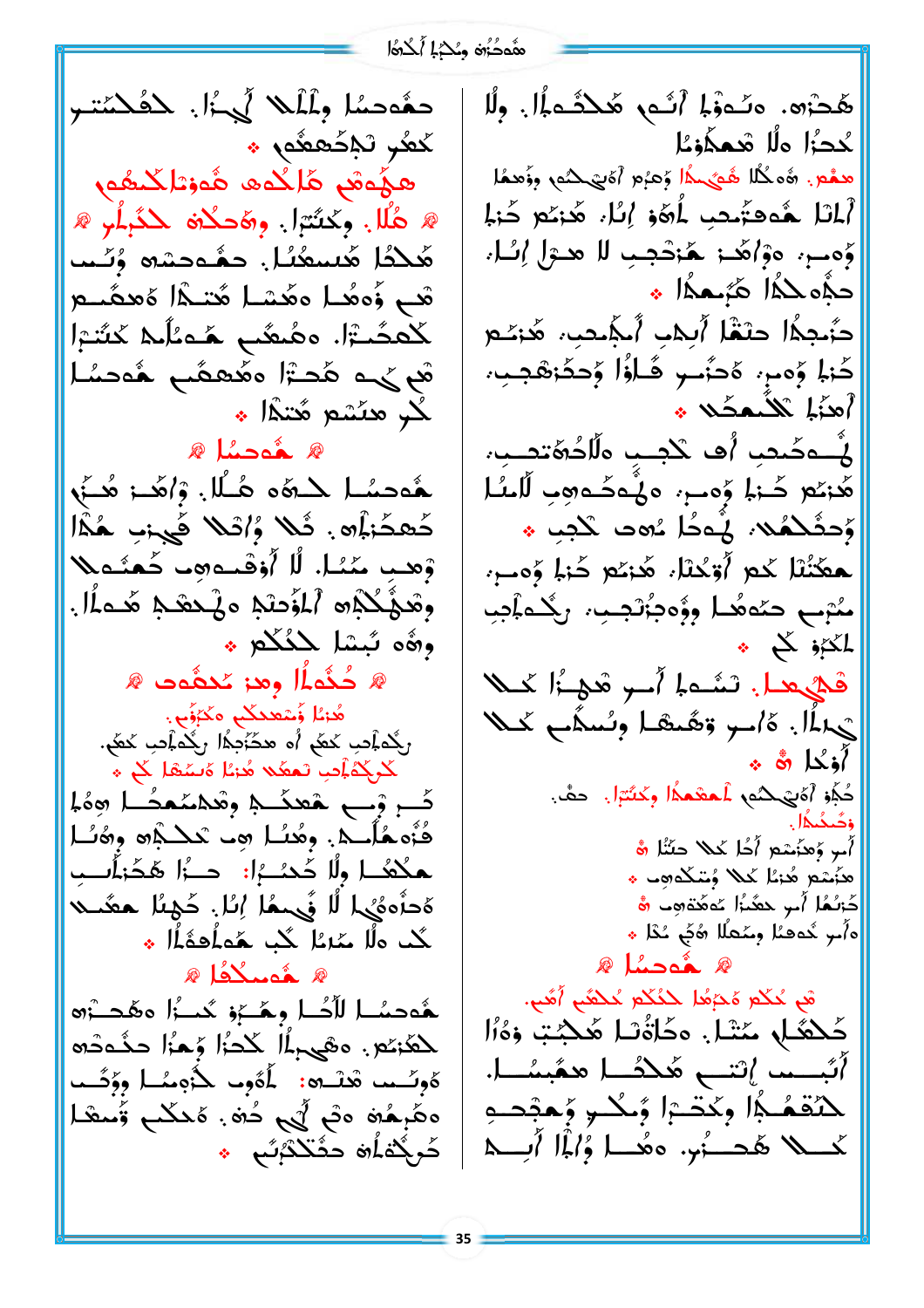هُدَدُوه ومُكْبِرٍ أَلَكْمَا

حمَّمعُا وِدْهِ هَٰذَ: حَكْمٌ الْأَهْــو حِفْهِ حَـٰهُا . مَحْمُـــهُــ كَجِنَــبِ مَحَـــهُا ݣْلْاهْلْ. لْمْهُوْه كْتْرَّا جَزْهِ هُدْلْ. وُحْقّْعْ كُمْرِ ـأَ7هَا إِنْـهَا. شَؤْيَلا أَوُمْ وَحَكْمَ كَسِيمُكُمْ \* @ هروها. حقَّ. كَكُمْ هَكْدًا @ حَتَّفٌ. حَنُسْرٌ وَهُ وَهَّـَزُوْ أَمِلَىٰــْرَهِ. وهَدُوه كَحِدُّه حَدًّا كَمَلا حُمْدُه : كَرِ لِكُلْمَا هِءُىكَ وَْحِتَـٰهَ بِ دُهْكَـٰب كَعُمَا حَيْءَ ثَمَـدْ هُومُـلْ. وهُمُـلْ وُهوَّىه حكْتْحِدًا. أَلَمَّا وهُجَرَب كَانَا حَدَهُ مِنْ الْمَارِ. [1] وَتُوزُّلُ: [1] وَهُدَرُّب ەئەدىك ھىكغا. ەھَدىكا كېيئا. هأربكيه وئكثرأره والمواطر وضبط لحشع. مَمَّبُّ حَعَّه كُرْهِ لِحْشَرْكُمُ \* هُا كُمْ أَسْلَ أَهْلُوهِ . وِهُنو هُوه وَهَنَما أَسو وَأَلِيما كُحِبْرَهِ . هَكْسِيْ ہوہ تکسی کھُنُوا وِتعسْوَا. کُکھُنز أَتْتَبُوهَمَ وُرِجَعٍ وَمُعَكَّدَهِمَ. تَبْدَهُ ا ِّكْ هُـْمَا أُمو وِهُكُـٰهَاماً. ەلىكەُ00 لمثيدة ب وُحكْسه حُمنُســه هالا . هُوجِسًا كُمِسُّلَا وِمُنُـٰهَ لِلِنُهُومَٰلِ. لَمَاهَوَں لِلْكُمِنُدُماتِهِ وِسَمَعَ، لَاتِهِ ﴾ أَهَٰذِ كُنُزًا ۖ كَحَذُهِ كَـدًا ﴾ لَا أَلْمَؤُوهَب هَٰكُمْ وَّٰمِعْلَ. وْْمِمُلْ وِهُومِعُلْ تُـٰلِمُلْ. ەسّىللا تىگلىك ئۆسىم مىكىدىب. وثَعَمْكُمْ دْمَـْمْ. ݣُـْعْ هَٰبُنْهُـاْ رُهِهْ. حْزَه وتَكْتُلُ. لمُوت تَعْطَرْاً. وتَــمْكَلا لْكُسْ هُزْسًا. ثُمْوْهْسًا 6ْ وَوَّەْسْر.

*®* هَٰكُمْ وَمَنْعَلاً أَقَنِعَا وَجِكَناً كَلَامَاً وَمَنْعَلَ ﴾. وتَحْدِ وَّسْعَا كَلا تَقْمُدًا وِجَّاكُمْ وَّسْعَا ۞ **& هگُهُنا وِگُلُّ**ا ه **& حَقٌّ. عُلَّا هُ أَوْهَى هُ** حَنْبِيجُا وِتَغْلِ هُنِي كَعْدَي. وَهْلَتِي ۇئىس قُزُەھُـا. وِھُنىھُوَ لِلثَّلَادُىم دْتِنْـدًا. وِسْعْـتْدُمْ وَةًــ كَـسْهُــدًا. هُوصُل كُر هُوصُل كُر ﴾ وَّەهُا يُدەممُا لَكِ صَوَّى. يُحتَّ ەإِنْغًا ݣْلَا بْكْمَا بْمُحِشُّوبْ وَيْسْكُ وْهْدًا كُحِدُّه كَــــــدُّا. وِتَـْفَـــــــزُّهِ لَاؤُمِ كَتْݣُورُوم، هُوصِمًا كُلِّ هُوصِمًا هُم نُـمِيٰٓۥۢا وَمـَّ و وُوَّا. مكـَّـر أَحُـا لَّاحِزُهِ وَوُوْمِي. كَمَلاً كَلْثَرِهِ وَجَدَّمَتِ وِنْبِسْتِ هُجِ هُبْسُمِ حَمَّـبَا أَخْسَا. | هُەدىمًا لَكْنِ ۞ هُم وَهِ هُما كَمْ يَحْتَرُكُمْ ، هَكْسَ أَحُل هَحَـٰٓٓٓٓٓٓٓہٰٓاً ۖ كَهُٰٓٓٓٓٓہٗٓٓ کُمِّعۡوَیۡہٖ ۚ مُـُـوَحُش لِمُعت لَمُنْكَبِ فُنُفَعُط وَشَلًا تَـتِنُـكُلُّ. هدف لُكُو & هَدفُكُمْ هَٰزِفُكُمْ وِكُلْكُمْ & حقٌّ. وَحَكْفُ كَثَبِلُو & أهدًا لكن هُزئت . للظَّلائة وهُنَّت هْتَعَصَّدُاً. وِهُــُر هُــع أَــكَاهِ مَــ الْـ مِنْزَا كُتَبَ وَلَا تُرِجُعَتْ كَلَاهِ ﴾ 6انْجُع ـ أهدَا اللهُ أُس وْاهْدَا \* R Lisai R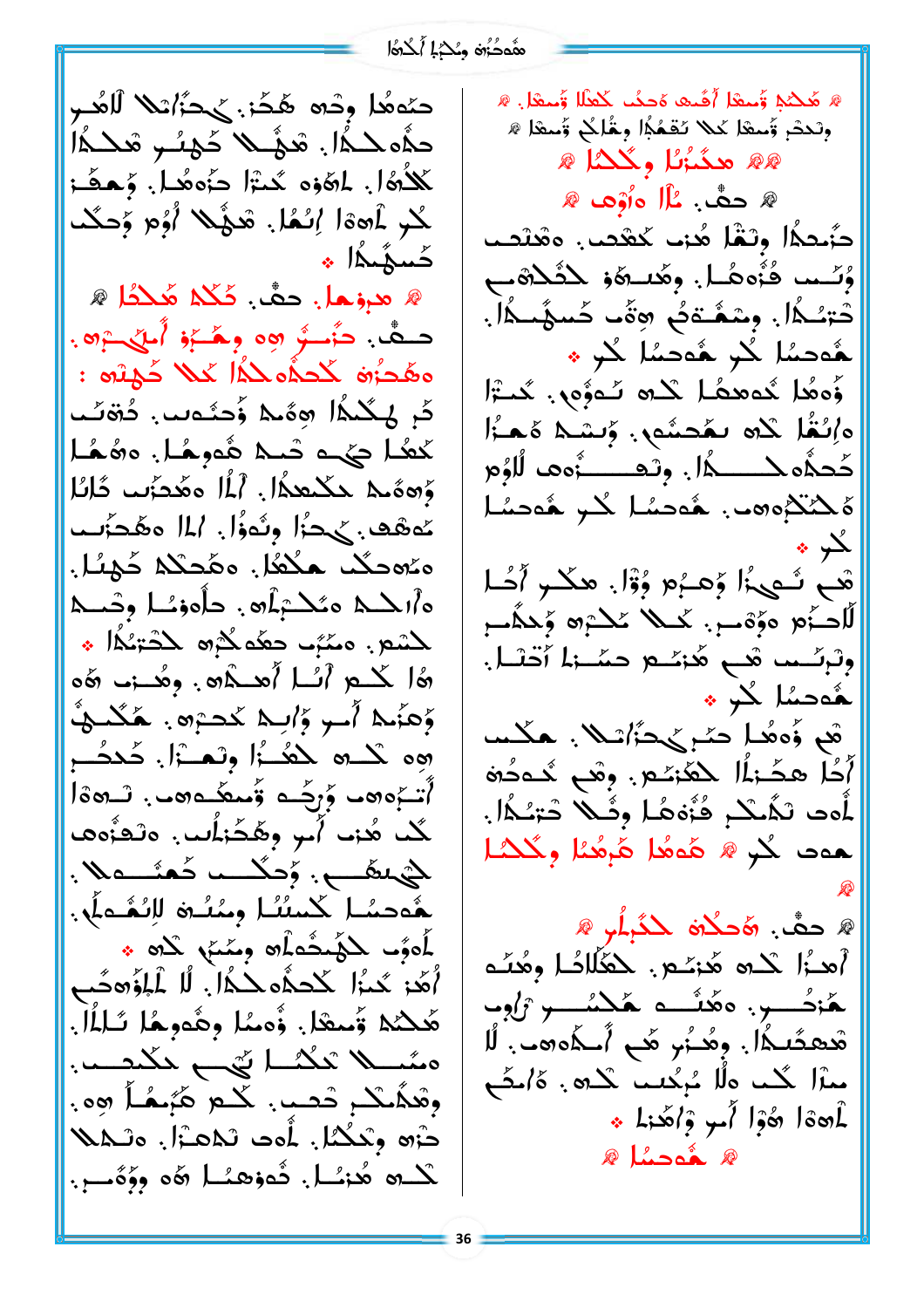هُمصَٰٓرُه ومُكْبَا أَلَكْهُا

ـمكْع كْحب أَهُـا هَٰـكَـه هُومُـا. هَدُاءٌ حَدَّاسًا لَكَعِجَّاتِهِ). هُــَزَى كَعْدَبَ حَبْيَكُمْ حَنْقِلْ. مْنْصَبْ وِتَّسَبْ وتصنُّوها مُتَكْفَىل هكْدم كْحم ۇھۇسىگە ئىس ھىئىلىگا. ھگىم لْكْتِبْ وَهُتْكُلُّفْتُ وَهُ حَرْسَكُمْلُ. ەڭرەڭما ھُئ1 ئىسلا ئىشلا بىلگىچىلى . أتمصس لمكُمئده م ه اسزار. حقَّ. أووِّه كَعِعْقا هِ هـة . حزَّمـرٌ وه وْإِلْمَا وِلْعَرْهُـع . حزَّمـر أَوْحِشُوشُهِ مَمْزَقَ: مكعُما مُعجَدُه حقيبٍ أا هُدءُا هُوَ لَده حسُّوصًا. هُنْد لا كَعْدُه دَمِسُلًا. تَعْلَلُ وِهَنَّكُمْ لِمُعَهُّورًا. وِهْدٍ حَكَّمَهُ دُوْهَمِ وِنَسٍ أَهِنْزُهِ مِنْدًا وَالْحُدَّةُ!. دَّمَى وْٱلْمُكَى هَوَهْتَهُمْ ﴾ أُهَد: كَسْرًا لِكَعَّنِّتُــمِ. لَا عَلَيْهُوصَبِ لْمَسْمًا. هَكُمُه وَٰاكُمْ حَمْلَكُمْ أَمْكُمْ وهُــْزَا حَدُّـوْتُحبّ وَهْتَحَــب كَحُــم كَهِيدًا. كَامَا الْمُسَا حَسْرِ مُنْــودُه. وتعزُّهما والصُّرَ معنُّفه قْبِ دْسِيمْ ھَبْرَوْا وِئْبِدَوْا . بِشَبْيِمْ كَحَزَّاتِكَ حَلَّوَهُ مِنْ مَا مِنْ مَنْ مِنْ مِنْ مِنْ مِنْ وَحِسَرًا. هَ حَظَّرَسُــمِ أَهْمِهُـــةِ وَهَا. ِ هَكْفُا كَعْدَتْ شَيْئًا. وُهكُو هُكْشًا هُــْزَا تَــْمــ، حَزْسـو وِكْحْرْمـــ، ݣَـــْه هڤىلاًا ∻ هُحكُّـِهِ هُـٰٓتُـُـمِ خَهْنُـا. وُهـُلَّا لِمُعَوُّا وَّحُــا. وْهمْــا وِهُومِـمُــا حَــزًا حُــزة.

ەئعنكسر ئمسلا كىسىگە وئىدەًسەت  $A$ وْوُوْم أَهْذَا هُ:عُمْ لِحَمْدًا. تَمْ قَا كُبْ هُ:ب أَمضَــ وْاهْـــزلم. تُــالْمَا هَـْــوْا أُمـــو وْارِيْحَـْـَـٰ. ۞ه وَحْكَنُـا هَٰلَـٰـُم هُــِمْ هُـهحمْده . لَموُم حمْـُـهحْده وْالموْتْـم دَّمْسِعَدەم. كَمِعْ شَعْدَهُمَّا. وَتَكَنَّصُ فَيْءًا. وَتَعَزَّدَهُ لَكَيْضُلُّكُمْ وَيَمْتَدَيْنَ أَتَّــَمْ حُــمُــاً. وتُقتَّــدهب لِّأَحُـــرُا  $\bullet$   $\circ$   $\mathring{\mathring{L}}$   $\circ$   $\mathring{\mathring{L}}$   $\circ$   $\mathring{\mathring{L}}$ *ِ هِ إِس*ْزُلُلِ. حقَّ فُوَجَلْ مَنْ أَفْزَلَ هُ حَةَ . كُمْ أَمْعَدُ الْمُسْمَدُ مِنْكُمْ . هَـٰهَ: وْالْمَا حَيْحَمَا هُو حُنِا وَهُ و لمُءكَّدت هُزْسُع وُحْقَدْت أُوتُنْفِت. مكعُما هَدْيا حِيْبِ حَزَّائِبِ . ەْھْكَمْد أَنْبْدىد ھْد كِرْجْلَا. وأسو وَحَسَاؤُاْ أَلْمَكْكُمْ هِهْا. فَسَدَدَ لِمُشْدَدْهُمْ. وْالْمَسْرَمْ دْهَسْلُمْ». وهَّبُـمًا وْٱلمْوْتُمْ هِتْدَتْ ـمـزًّا. لِمُّـهَجًا لِكُتْنَمُصِ فِي الْمَوْتِ هُمْ أَسْوَاهِ فِي وَهُدُّا ودْنِكْلُل ﴾ هُمْ شَيْءٌ هُـرَةٌ! وَحْمَكْنُنْا. إِنِّــدِهِ هِ16 كَمْرًا حَرَّەكُل ؤُجَّا. هَلِكُم هُعْرًا هُم تْسَمْ هُلِكُلّْ. هِ فَهْسُـة وِتْعْنْسِـة إِذْاإِلَىٰلُمِ . كَتَيْبِ أَلْمَ هُكُفُل أَمِكَ دُهُ . لحَكْمِيقِا وَيُهَدُّه وِتَنَاهَدِهِ لَلْلْوَرْهُمِ . ەنُاۈلُەم ھُلاَثْماُ ا \*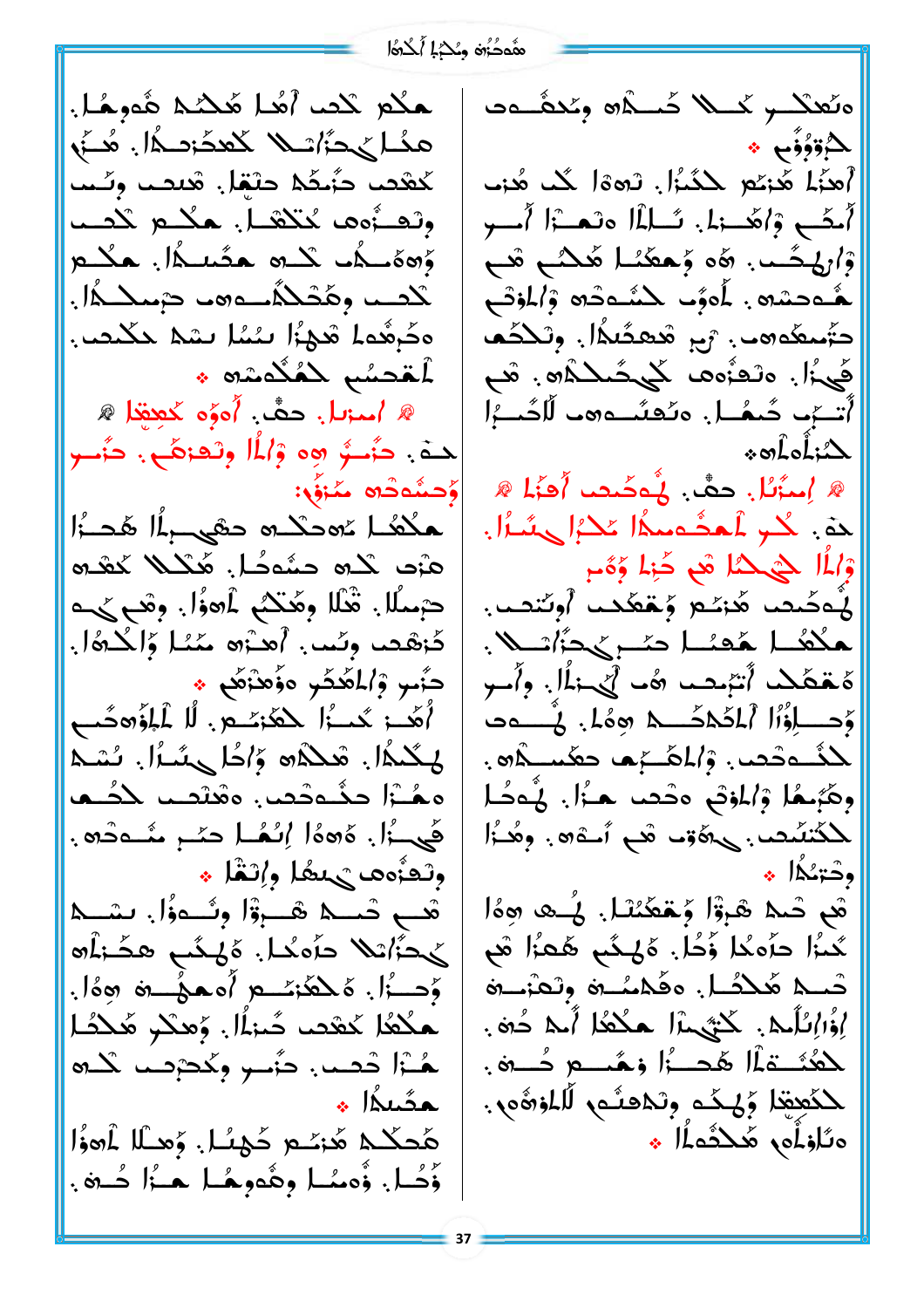هَمحُنُوه ومُكْبِهِ أَلْحُدُا

ؤْهِمُا وِهُومِهَا. أَمْكُمَا أَهكُمْ أَهْمَا. ەھْزىم ئىژلم كىھىسا . ملَمْلُموم لْكَعْفُسُمْ. وِهَقَم: ݣَاهْوَم: قْبِ ثَــْلاً إِنْــف ِ هُؤْتَنَـا ۖ هُــَـْقَاقَاتِهِ لْمُنْدَوْهِ. دُاهُتَهُتْ إِلَى مَوْتَهُمْهُ . ەأمھقْـە , كۆۋەھكىكـەھ. أھـكەؤب وِلْحِلْل هُوَوُّب. هُ; أَهُـل شُوعرُوْه وهُزْسُع كَـــلا ثَــْوَهْــَــا وِـمَّـلاَةْتُـــدًا. ۞ه وَحَتُّوحًا لِمَحْسًى كُلُّهَ. هَجِمْتُ وَوَٰا ؤَْسَهُ هَٰكَلاتِا. ۚ كَعَنْدُرِ هَٰـٰذَٰذَا حَعَّنُنَا. كَاسْتَمْ وِتُمْاهَىٰ أَكْثَلُ: ۞ مَصَدْتُهُ وَحَدًّا كُحِدُّه جَدُمُل. هُوجِسُط كَنْ وَوَوْهِ وَلَ ەئدەھكا. ھَكُم قْنَة ەَائْدۇم كەھ ـ 1⁄2 مِنْ مِنْ مِنْ مِنْ الْمَكْتُومُ أَلْمَعَة مِنْ الْمَحْمَدِينَ مِنْ الْمَسَلَّاءِ مِنْ الْمَسَ لُّدهِ. هُدلُك هُنَّى حقَّةقا وِهَٰلأَحدلُو. للقلعُا وِتَكُوْ وَوُّوْطُهِ مُكْلِمُوْ: . كَمِ وْبِ بِشَكَّ وَهُا وُحَصًّا وِهَٰاتِهَا. وُبِعْجَنَّيهُ وَوَٰا لِمَعْنِيْهِ كَلا جَهْلًا. أُهڤف لمُبْل كُنْ حِيْهُوْا كُنْ أُهُدَى وهُا أَكْتَمَكُمْ أَسْتَلَافُ وَهُبَ دُهْتُهُ: ـأَرْهُ أَوْ ذُـُــا هَوْهِ هُــٰٓ أَ أَمـٰهَ ِـــب حــرهُ ب كَٰزِا وۡهُم هَٰذَا ﴾ فَصَدَٰاً. وَهمَالًا هِهُا جُنسُا وِهُلَاتِيا. وَٰائِفٍ أَهْوَا يُحِزَا لَا سِئَيْمِ لَکَ \* رَّەْشِمْ كْمَزَّا كَـْمَكَّةْ لْكَـْمُوشُدْفِئَالْ. كَـر أَهُدَ كُنْ كَعَدْكُمْ هِجَدْحَكَمَا. وُوسُط

ەۆكسە ەھزىمگە ەھرىمگەن ، ەسكىلا تمكَّسا أَيْبٍ حُسْرَهِ . وِلْمَرْهَا أَهْسَا لْجُدْعُونَ حَبْثٌ وَهِ فَيَحْلُ كَرِضَهُا ﴾ *۾ إمرائل حقّ. همُسُل قمسُل ۾* لمَسَّةً ، حَزَّمَتُوا وَمَ وَادْوَى وَادْتُرْتَسْرَةً ، وْكْبِلُو كَاوْكُلا قْتْبُا: همُسُلِّ وَهُمِسًا أَهْلُومَاُقِ وَ كَعِمًا حَيْكُما أَلمُعْسَىٰ. مُعْسَماً هُمَّسَت حْكِلُكُمْ، هِمُسُلْ وُهُـُع كَعِنْلُكُمْ. أَهْوَّا مِتْبَلًا وَوُّوْمِمُنُدَا. حِبَّاؤُا وَٱلْمَوْمِعِينَ صرتى بىكە ئىمرى ھىگەڭ . ئەيەقتلىنى ئا هما. مَعْمَلاً وَهُدْمٍ مِنْ النَّقْطَ كَلِّصًا وَمِسْأَا وُتُبَايَبِ وْالْمَيْخَاوَٰا وَلَا جَانِبْسًا. ۞هشُـه همَّسُسا جُمِيُّؤُا. وأَلَمْكُمْ وِلَا أَهْوُلِ لَى مُبِسَكَ هَٰذَكُمْ وَْكْلِمَاهِ فَ مُثْمَنُهُ كُلِّ هُدَهْدٍ كُلُّهُ . مْبِنِّهِ دُهِ هِعَنْدَا هِ أُوْحُدَا. حَكَّدَحُدَ |ووٌلُت هُم مُدهُّدت ﴾ [ ءُ إِلا أَسْدَا هُم شَدَا هُبِوَّا. ثُوزُنُا حفَّمه هُنْزَه. هُعهُا لِمُنْوَهُا رَبِّ هُزئِي هَ دَيُنَا وَهُكُمْ أَهُدَ لَكُنْ . لْمَكْتُمْ كَتْتُ أَهْدُهُ فِي مُدَّاً. وُرِجًا وِلْبِنَـــب هُـــمِ گَـــمْتَــف. لِلْقَـــلا أَوْقَىكُاه كَرِ تَسْكُلُ: هَكَرْهُكَ هُجَدًّا حى، شەشھە ﴾ ممَاكُبِ كُرِ رَّوُّهِ هَا. وقَعِ أَحْلَا دْهِنَــــمْ هُزَــَـــمْ. فَنُـــل كــــوهُ مِ مَكَمَعُلَٰهِ. وقع أَمحُا حهْبِ أَتكْتَا. أَتكْلَأُ حهْلِه هُم زُومُاً. وهُنَّكُمْ هُم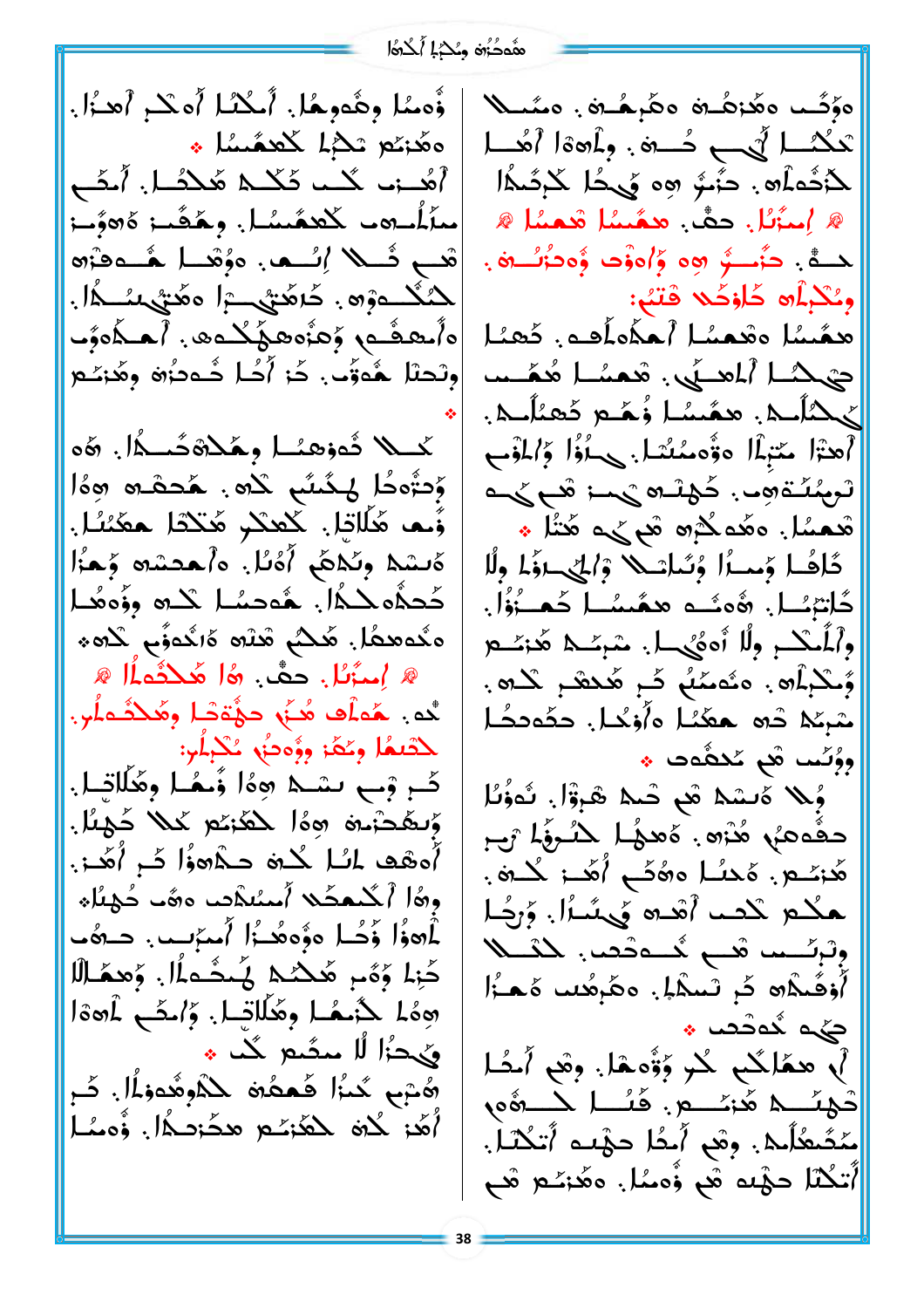هُدَدُوه ومُكْبِرٍ أَلَكْمَا

لْحَكّْ أَكْسُرُهُ أَنْ وَأَسْلَسُوهُ أَهْسَلَ هُحِدُّه حَكُّا حَدْوِهُومْ(أَ وَحَدًّا). ۞هُ وُهُ: R Lisan R بِحَمْلِ وِ}وّْأَا مِمْرَهُما كُمْ لِلْمَالِمِنِينَ وَهُمْعَتِ ݣُلْ. وهُنُه لُمْوُكُلّْ وُٱمْئِبِ هِهُۥ وَمُنْهُب كُمْ هُٰذِمًا. لَمُؤْكُما وِهُومِهُما وُمِثَلُوهِ وِّإِمَّىبِ. أَهَٰذِ بِشَمَّا وِمَمَّهُ ۖ كُبِ هُٰذِيَا . هُذكِ مِنْ الْوَكُنْ الْإِمْمَانِينَ كَحِدُّه كُــْـه أَنْهَ . وهُنُـــثَ ونُـــب كَـــز أَكْثَرُا قُذُهِ مَنْ وَكُلّْهَا. ﴿ وَقَامَةٌ & إميَّتُل. حقَّ، أوم ميخُل وَهنَّا \* تُحد، هُدمسُه لحدهُ وهُجُو هُلُكَتَافَ ىشم ھَڪُر ڪُهِيُا گُڪمُه ڪُال ۽ تقعكه كمكفته ويحتزائيلا بتحزيمه تَعجمَـمَـمُــــــا حجَّوهُــــومَــاً. وهُــُــا وَّف هْلِكَ جْنُ وَحِكْفُ لِ. وَوِلًا حَكْشُوا هَدَٰأَسٍ. فَقَمَ كَبِّ دَٰأٌ شَمِعَ لْهَادُو ﴾ هَنَّه مِمَّا حَمِيًّا ولَّا حَجَّا. أَه جَرْهُما وِيْكِيَا وِلَا أَهْفِي. ةَاتِيْهُمْ وِلَا لِمَلْكَلا فْمِهُمَا. لَا مِكْتَــٰهُ هَوسًا لِحَقُـمٍ وأمثل منتقر لأشكر بمعقف بانموأو هْنَاا وِوُهِ هُمْ أَا هْعِكُمْ هِهْا. هُنْكُمْ حصَّه هُومِمًا هَم حُدُّا. وُهكَّنَاً وِهَٰكُمَا مُتَوَمَٰٓأًا. أَهمْها لَكُنَّ حَكْمَهُوَّا كْحَذُّه كَذَا. حُوصِبًا حَدَةٌ وَيَسْكُ  $\bullet$   $\bullet$   $\bullet$   $\bullet$   $\bullet$   $\bullet$ @ هُدِوُهُا @@ حقَّ. فَرَوُحقًا @

وِهُومِهُا نَبِّي هُنْزَا تَحْبَ وَيُكْبَلُت هَٰٓدُدُا فُٓوٓم شَرَٰدُا ﴾ لَمُوْكُمْ وَٱمْنَى هِزْتِ هِوْا مَدْهَلْكُمْ. وَٰٓ)أَلَا هِمُسْلَا لَٰٓا إِنَّمَا خُلْلًا دُهِ خَلَلًا هُتُعْتَ دَهُ هُـُزَا وِثَـُلا دْتِبُ وَلَا هُ:ا لِمُتَحْلَ سِلَاتِعْلِ هَدِئَةَ كَنْصَبِ \* *®* حُذُماً! وهُنِ مُحصُّوب *®* هُنئُا وُمْعُدكُم مَكْبُوَّى.<br>رَكْدَاْتِ كَتَى أَه مِكَّرْتِدًا رَكْدَاْتِ كَتَى.<br>كَرَكْدَاْتِ تَعْتَلَهُ مُنْتَا ةَسَتَقَا كَلَّ هُـهوَّزَة وِهَٰٓئِـُـمِ هُ أَهْلاَنَـٰمِّ بِ شَــلا هَكْشُماْل هِ مُكْشُومٍ كَعِفْقِطْ لِمُوصَّلِ مُهمَّم كُحِثُمْكُمُلُهُ. وشَهْبُط تَكْبُلُ مِّتْهِ وهُدْ: كَدّْسُ إِنْعُهِ. وشُومِ وُّەدْئُرُهْ ﴾ أَهْلوَّسُكُمْ دَكْبًا هُومُمَّا ﴾ لِمَعْنُى سُلَٰهُ! وُتَعَـا حُـُودَت أَو خَـٰذِه وَّەْسِر. ەلگومەس ھُلەڭنىڭ مەھمەتتىكى لْحَةِ لِحَكَمُ الْمُعْوِيمًا. أَقْتَنْفُ هُدَخُتْ كْسُبْرِئْتَ شَوْكُلْسِكُمْ. وِتْعَسْلَاةَ! لأسقط حثمون ومشاركهم .<br>رَبُّد،أحب مُعَّم أَه هخَّاجِدًا ريُّد،أحب مُعَّم. كَرِكَةُ أُمِبَ تَعْقَدُ هُرْءُ هُنَاهُ لَيْمَا كُلُّ ﴾ @ هَءهُدا وُلمْوْمٍ وِكْلَدًا @ ه حصٌّ . هُوهُمُا مُن حُرِ مُومَا عَبِيًا هُومَا ه حِمِّي حَزَّاتِي هَٰكَلاَحُل أَحِيكُوَّوْهِ وَوَهَلَ. هَنُدُه وَاحُل حَدًا هُنهُم حِدُّه حَكَّمًا هُبُعِيدًا. هُجكْد جُهِنَا مُحْبُوه وتمكُمْل: همَّمسُل تَعْلَمُل وكُنْهَ كَلَّهُ هُووُسُــا. ويُكْــرِلُمْ هُجِدُو كُــولُمْ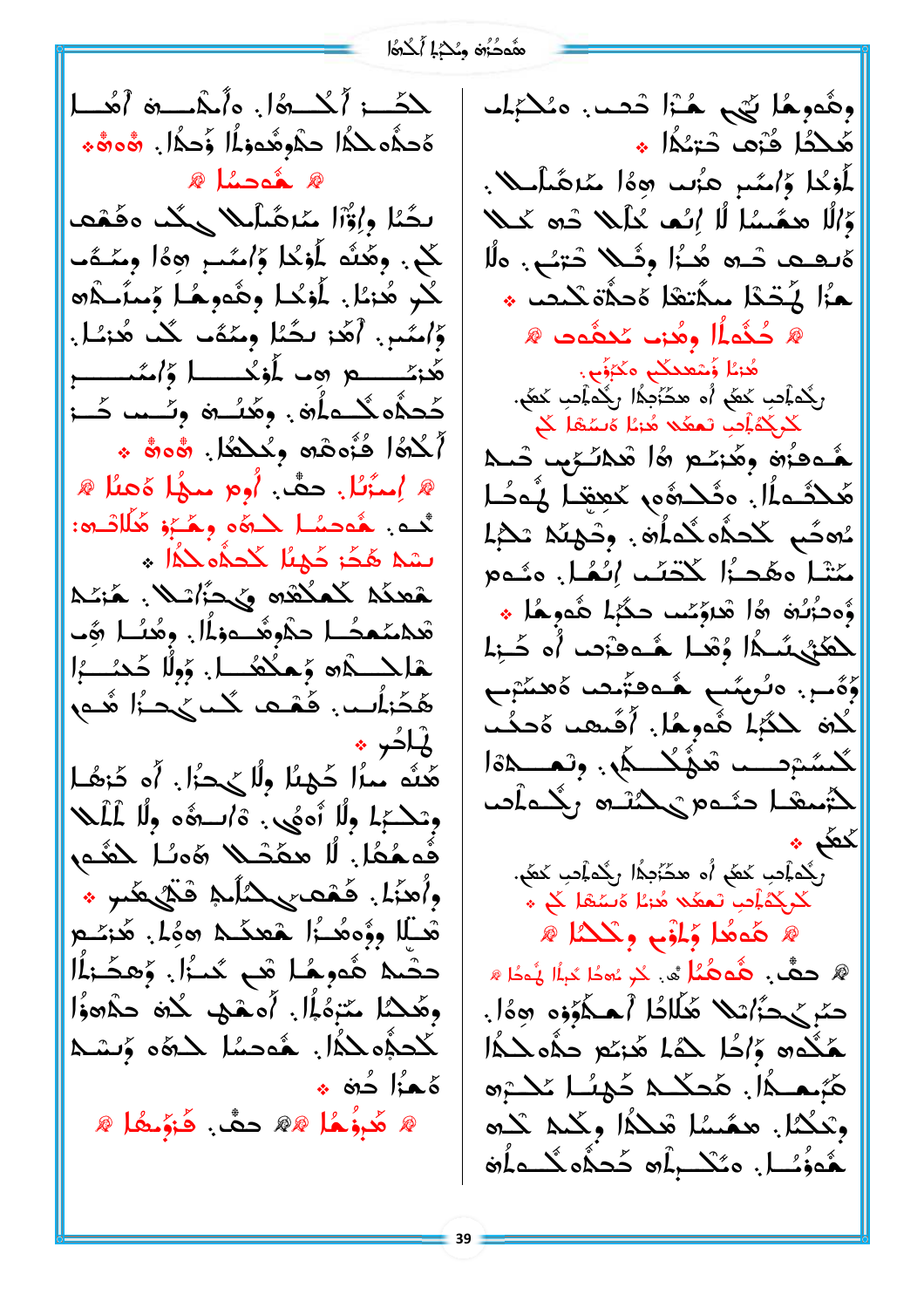هَمَدُوهُ وَحُكْبَا أَحْدَهُا

ەۆھئقا. ۋامىر ھۇا آئى ۋەۋە مىر دَّاـــــــْرَه . آَـــــــْرَه وَىـدَّـُــــا دَرْهُــــا وَحِدُّه حَكُمًا . وۡ/لَم حَدُّوحُكُمْ حَعَدَقُّخُـا . ديْتِــا لمْوْـــــــــ وُههُه مِّـــــــــ ديُــــــ وِلَا فُهِّكُبٍي. وَلَحْقَلَا هُم أَجُا هَوَلِكَلِّمِيكَ مْعِ هُنِّكُمْ \* لَلْعُمْعَتْهِتْ خَيْلًا وُمُّتِي هُرْضُمْ وْاهْتُلْمْلّْ ، مِمْشُمْ هُمْ هُـهِ مْتَوَالْ دهُتِـــا وِنُدفٌـــواْمد . فٌـــوصُمب وُههُمكُ لَكُهُ أَهُلُ لِمَعْذُا وِئَكُلاً. ەلمىدىك ەئىسكىدەم ئىقتىدا. وأَسِدْهِ كَعِعْبُ لَا يَرْهُد كَعَبُّوْسٍ . ەكاۋگا كىلا ئەۋكىصا كىڭلگىمھە - حكْوِهُدۇم<sup>اً</sup> (م لَّا تَمْلَؤُم رَّجِئْكَ رُاوِّسِر سُرِّيْهِ شَكَلاً . ملَّا تَكْفِيهَا خُوصُصَا بِكَمَّارِ بِكَمَّا أَو ئُمْلا ، كَمْهُ يُهِمْ كَمِيلا كَلْشِهِ أَهْزَمْتُمْكَمْ حَقَا مَن خَلا. حَمْدَهُا وه لِمُتَعَدِّهَ لمفتَّكُما ومُعنَّد لمكَمكْبِر أحمَّت لمُفَرَّمِي*عُمِلَ. هَــِ* ثَــٰلاً وِزُسْــٰمِ لَمْــرِ هُ مِنْمَا لِمَحْمَدُونَ<br>هُ الْمَرْمَةُ هُ **& حقٌّ. أُحُلُّ حكُّف وهُ! @** يُدِينُكِ أَنْ حَزْمِتِ وَ وَهُدَ أَنْهُ كْحِدُّه ݣَدَار. فُوفِعُنَا ۖ وَمِيَّتِهِ الْكَنْكَمَارْ ۖ وَلَيْتَنَّارَ ۖ وَلَيْتَنَاهُ ۖ وَلَيْ سْ كَيْتُهْ لِهُ مَنْ الْمَشْرِيمُ مِنْ الْمَشْرِيمُ مِنْ الْمَسْرِيمَ مِنْ وَوْحِمُلًا وِئُووُّا. وقْع يُحِوْرًا وِكُحِبَّا. اهْمِ مَالِكُمْ أَصْلَابِ أَعْصَلُوهِ مِنْ الْمُسْتَمَرَّةِ وَالْمُسَامَّةِ مِنْ

حةً. حَنُبٌ وه وكحرْميا لْأَحْبَ أَهُـا حَكَّمَدُّده أَنَّ وقَتَّصَد وِسَمَد هَ تَفْسُدَ كالعكاف شتكل \* بشكر أمْرِدُ وَاللَّهُ وَاللَّهُ مَا يَجْمَعُ اللَّهُ الْمَسْلَمَاتِ هْلِحُبِ لِّكِ زَلَمَا وِهُكُمَا هُدَّ زَلَمَا. ەْسارە كىلگىدا ەتىر ەھىب كىھ ه/هــز لكــره هكــم لكصــه هُنْزَكــم حْصب هُنْ ا هُنْـٰا وِصَّـٰهُ! وِلًا هُدهُـا. ەھْم ئُدەتھە ۇئىد ەقْبْھا تْـتِنْكُما ۞ كَحْتُمْ خَذِا وُمَّى وَهُجَمْ أَهْذَا لَكُمْ. مَنْدًا كُنْتُ كَتْدًا هْتِرْمْ وُاهَٰدْ أَبْتِي. حْمَدُا. وْاهْلِم لْمُعْتَ لْمُعْمَلَا. دَّنَـٰـٰ هَيْ مَـٰـٰ كَـٰـٰ أَكَـٰزُا هَ\بِ لُا لمَفْقِف كُف. كَتْهَلَّا هِفْ كَتْبَ وَٱلْعَنْبِيَّةِ أَهَٰذِ كُنْ كُنْزَا لَا ـُمُوسِكُم هَٰذِكُمْ. لًا هزل هُمْكُمُّت عُلَامِت خُذِا وَّەُتْبِ. يُهمَّم ثُمَّ أَسْتَمْ هُمْ مَتَّوَهُمْ . وَلَا يَسْرِهِ سَىكْدە وِيْكْسَا أَسْكَةٌ هَبِ وَرَئِسَا حكْمِحْمْلُو وْتْكَيْݣُو قْلْتْصَبّْ وتْشَا حنّنىُمُا وْاَحْرِه حُسمٌعِدًا ﴾ عْجْلِ وِنَّسَ هُنْقُفَ جَلَّاهِ مِنْظَ وُجْحَتْهِ ا ةَاقِدِهِ مِيكَمِعْلَ. 20% وَأَحِذًا هَدْمًا دَهُمْ. هَـٰلُوُّا لِمَـنُسُل هِهُ وَدَّدْهُــة لمصَّدُ الْأَحْسَنُ أَدْوَمُهَا مِمْرَاً الْمَرْهَاءُ وقَدْكُكُم، 200كُمكُم حِكْوفُكُما وَلَم كُحِبُّه حَكُمًا عَجَبًا. مْجْمِع ولًا عُـ20 حىُبُل حَتَقَجُلُ ﴾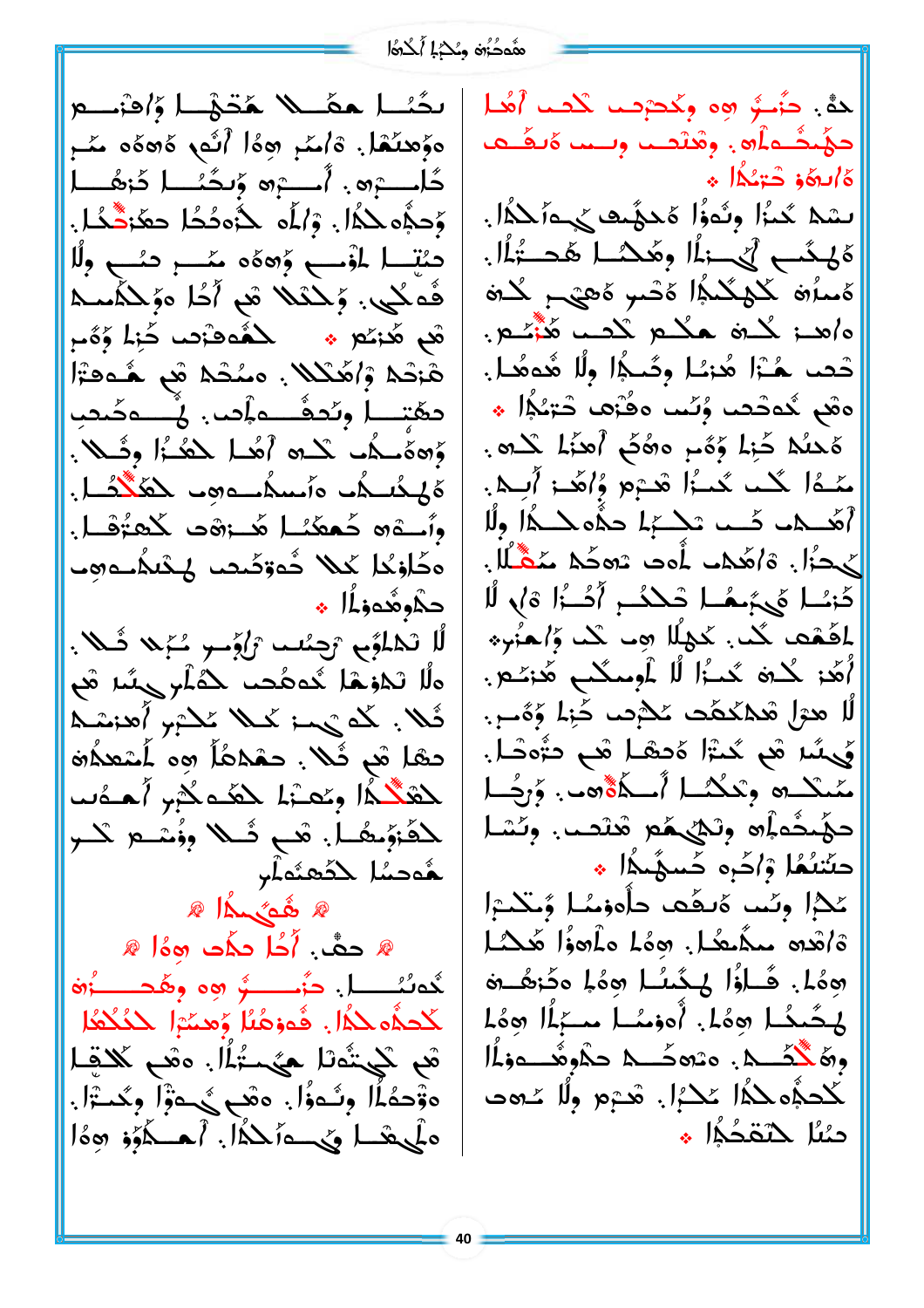للأمتلائل 16 هؤُوُّا ومِّتَوْدَا ثَمْحَوْلًا \* ىشك مُلَّاطُ شَى وُومُدا. ومُنْكَلًا هِوُا كَعُدة وُحِدُّه كَــدًا. هُوئـــب هِهْا هَٰٓزَٰٓحًا ۖ وَلَٰٓوَ اللَّـٰہِ ۚ اللَّـٰہِ ۖ وَلَٰٓوَ اللَّـٰہِ ۖ وَلَٰٓا ۖ وَلَٰٓا ۖ وَلَٰہُ ۖ وَ مَالْمُعَرِّمُ وَشَفْهَا ابْتَهْرَمَ لَّكَ الْمَدَّ هَمْ أَسْلَامًا لِكُمْ يَحْتَابُ ٱلْمَلْغَمَ هِهْۤا وِتَعَزَّمِيهِ مُمَوَّحِّهُۚا. ٱلَّا هُمِ تَغْلَى مبُرا هُم حدُّه لهُما. هَعنَدُه ةاهنُهُ ەڭملىسىگەن. خىقەخۇئىسا ەترېئىسى حكْكْلا \* ٱلْمَكْفَــد هِقِد كُقُــدًا. حمّــزُه أَل وَقْفَ حَكُكْمًا. حَدَّه آدْنَا حُتَّمَا. حتّفعُدًا لِمُتّا. ەَىشى كَـملؤًا شَـم وَّەھُلْ وَحْسَنَ ٱلْمُعْتَمَّى مَّتْقَضُّلَانَّ وحُكْفُلُ ﴾ أُهِدُا حِدُّهِ حَكُما حَقَّلَاحُها. هُا أَسُل أهلكُم وهُنْسًا. بِسْهْلْ كُلْبٌ أُسْبَر تَعْلَمُو. وَتُلَمَّا وَتَأْلِي هُـْمَ. تَعْلَمُهُ وأُحُـــا وِهْكَيْهُــــع. وُبِّمَــــزُو لْاوُمِ  $\bullet$   $\bullet$   $\bullet$   $\bullet$   $\bullet$   $\bullet$   $\bullet$ لَحْمُنَ لَمُوزًا هَٰكُمَا مِوْمًا. وَحَدْمِوزًا ﻜﯩﮕﺪﯗﺍ ﻣُﻜﻜﺪ، ﻣَّﻠْﺎ ﻭﻓُﻪ**ﻭﻣُ**ﻨُـﺎ. حَرَّة ٓدَا ۚ وْمِمُنْـلْ. هَحِمَّتْنُـدًا وَمُنفُـدًا ثَهِ رَوُّلُمْ هَاتُكُمْ كَحَدًا \* هَبِ أَسِمْ يُحِسُّأُ جَبَ هَبِ أَسِمْ. كَالْمُوْصًا ۚ رَٰٰٓاءَ ۖ مَـَــ ۚ هَــْ وَوَٰىٰ ۖ ﴾ [الله ع ئەھْھ ەتىمكىس لگىز تراۋىر. ھُڭلىك فَيْ مِنْ مَا أَوْ لَا مَكْمَدُ وَأَسِطٍ مَحْدَثُهُ ا مْدَمِ لَا مُكْوَّلَ \*

حَدَّاتِ فَي الْمُسْمَعَ الْمُسْمَعَ الْمُسْمَرَّةُ الْمُسْمَرَّةُ الْمُسَمَّرَةُ الْمُسَمَّرَةُ الْ أَوْلَىغْجَنْدَهْ كَلَّالَ \* تَكْفُوه لِلْؤُالُ أَسْيٌجُلْ. وَيُسْكَ وَسَسْكَ ەَھۈلم خْلُوفُها. ەَمىلُە كَدېڭىدا. ەدْبَر ەُھىْم گەن. ەُ/ەھىھ ئەدە لَّكْفَ أَيْهَنْهُمْاً. هُـمَكْتُدًا وأَحْكَمُوْفِ شَم لمثلا . هكُم كُصّْ هَكْمُهْ يُحِشُّمَلًا. هُنف كَعْدَــد دُــزَا هزَّىعُــا. دَــو هُــزَا ئــەھۈل. ەڭھــىي ۇڭــىب. ژېھىئــا. وهْتْصِبْ بُصْبِهِ كَحَزْسِكُمْلِ كِيخْشَرُا وبيؤه فُنْفَ مُنْكَفَا \* حُحِبًّا وِئَدَوًّا هَبِ أَحَكَّا. وَّدَعُنُـا رْاوُ۔ حْقُـُم ضَـٰ. هُنُـُه ضَـٰ هُنُـا. ةَ اللَّهَ كَبِ ٱلْمُؤْمَى. هَٰنُو هُنْزُوهِ وْاهْدَ لَّكْسِبٍ وهُكْسَنِكَ كَفَقْفَسْكَ هَاأَمْكَنِسْكَ ەۋمىگلىي \* أَهْزَا هُزْمُع فَهْمٍ كُبٍّ. هُمْدُرُبُ وُحكَّمِهِ مِعْكَمًا أَيْمٍ. يَكْرُا هْجَٰذَابٍ. وَجَهْجَدْا لَا سِجَّىمٍ جَبْ. ومَمْسأَلًا ۞هِ هُرْتُسِرٍ أَصْتُدَلُو. ۞اسبو شاەر ئىللا ەقىلگىر \* أَىضُ ضَهْنَا كَحِذُهِ حَـٰدًا. ه}َّىظَنَا عْكَرَا حِكَةَ حَكَّا. هُنَّه سأا مُعجَّده حُمْلًا ولَمْ يُحِزَّا. فَعْفٍ شُكْمٍ وأُهُدْ أَلَّمْ. وأَمَطُلُمْ هُاتْمٍ وِنْحَاةَ ﴾ هُـــو كَلَـــوهُ الْحَمْدِجِـــدًا. هَـُلَاحُـــا هُحِدُّه حَــدًا وِتَاهِــزُّهِ, وَيَحَمَّــمَ هُزَدًا. 51ْ10\$ لَمْ نُدماً!. ثَــد تَكْتُـلُّ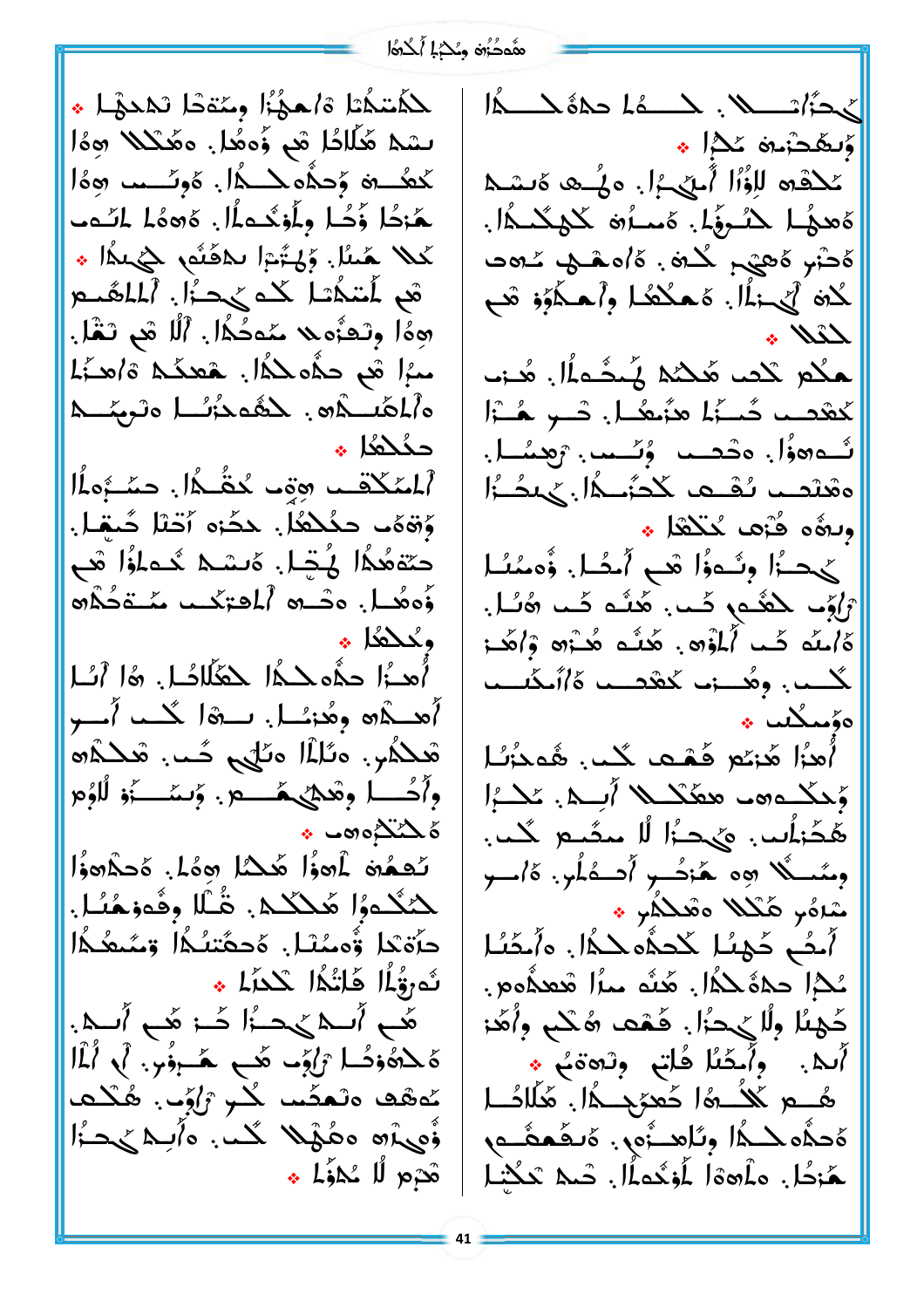هُدَدُوه ومُكْبَهِ أَلْحُدُهُا

وِدْعتْ هِهِ حَزَٰا فَيْ زُلَٰاهَ هَٰذِ حَمَّالٍ. هُه شَـهِ هُؤُا وُحُــاً. وِكُنــزًا لَا هؤهب مُمْامِ كَلَاهِ \* تَعَكُمْ وُوُّهِ هَا. كَكَرًا وِيْكَرَا حَزُرَه وأُحُـأُ 1,09 حمَّـزُه] وتَكَـُـدَ أَهـذَا هُنسُــــع تَـــــر وُهِ١١. ولَا تَـحمدُــــــــهِ هكُدەپ تْرْهَكْتْ هُرْدُو شْخْ شْكْتَالْ. وِتْدْبَا خُجْدُه كُـملت. حُـملًا وِمَّعَنـعا ھُم وُوَّا ﴾ َهَنُـه هکُـ; هَٰنُـهِ. هُـُـُـا وُـكُــرِ كَتْݣُولُا. وِرْهَا وْرَهُىكُمْ دَّىْدًا. وِلْمَلْلا هُوصِيُا لِلْكُمِنُـوْلُمْ. أَـــكُوهِ أَكْتُوا وَتَى أَكْتُوا هَّنَنَا. قَو وَعِبُو مُتَكْفَلَ. سُكْرُه هَذُه هُنا \* يُ حَوْلِ يُ حَكْمًا. وُحكْمٍ هَنَدُه كَعتُوهْا. ەُحثُـەكُنْ وِهُنْسُعْ. سُنْسْل ـلَّـمَـدُا ٱروَّـُـب ِ ثُمٍّ وَّه حَيْــه كَـرْهُـا. رُاو: كَتَەْلَا حَجَّتَهُكُا . كَي سُبْعَت سَكْحُط • أَهُمِ عَكَّرُ انْهُمْ سَفْقَلُوه حَمْعُطُ وهُوكْرْمِب. حَذُّه حَكْمًا وضُـحُلًّا ەھَبُعِمْ دَا. أَقَىھىما گىشتوكى. وِتَعَــٰٓ;ا هَٰنْـَـٰدَ حَٰدَّۥُـــٰٰھُاٰ. عَٰٓزُنَــا ثلاخُوجُدے ، وهُنْدْتَـــا حمَّمُـــا تَمْخُعِفُو، وَكَــرِمُّا كَــع كَثْرِـــة. لْمَعْزِ هُوصِمُلْ كُلْمُتْرْضَدْ ﴾ ه هُروُهُا. حقَّ. كَعُدُ مَكْتِعْدُ *ه* حە. ۿوصمًا گىر ھُنى وِّحعَالمُسْر. فَهُ مُكْمَتًا مْعَ كَمَلَاةُهِ:

هُمْ هُدِئَةُهُ مِنْ تَكْتُلُو. وُلَا هُلْتُمْ هْكِمَا هِنُهُكَ. هُجُدًا جُرْمُحِمًا. كَنْهَاتُهُ مَكْبَلُهُ . مَؤْهُلُهِبْ شَيْ شَكَّلَا وٱلمَكْلا . هِلَا تَعْذَمِ وُؤُهِمًا كَبِلا أَسو لُحْدِ هُنَّم هُتَكَلُو. ٥مَّع ثَـهؤُو لَا تَعَـبُّا أُسو هُهِ. وَإِنِـدٌ هِهِ لَحُمْدُانَ . حَلَّدُوَٰا وِوَّثُدانُو . وِلَا تَحجُــٰ; كُــد لْمُنُــل. هُــع نُــدؤُو وَخْذُهُدْنَــل هُدهُ ال **الله هُدِوْهُا. حَمَّا. أَو يُدْهَرْا لَه** حة. هُوصُل كَعهُسُل وقَع حُزِل ۇگىس رېڭىل كۈڭىت، كادۇھە ۋەھۇكىغ أحَافِكُمْ وَحَكَمْهُ حَمْعَكُمْ الْمُسْتَقِيلَ عَهِ لَم أَهُبِعِيهُ! وَ حَتَمَةُ! وَجُبَا لِمَحْسَلَا هِهُا. لَلطسًا وِهْدِ أَحُلْ. وِقَوْهَــهِ لحُلُكْمُا مْعِ لِمُعْمِيْبٍ. حَيْء تُحْمَدُه لْمِحْكَمْ. لِحْقَعَدُ أَوْحُلُ وَحْتِكُمَّا. وتَـُـب داً كُتْݣُە هوب \* َ دَّىٰبِ عَكْبًا دُهْمًا. وُحرْجِئْنُـهِ هِءُا بمحكسا فأسو أُحُسا وهَكشت، ةَحْفَزَعُكُمْ لَعِيفًا وَلَعْقَبْ لَكُلُّهُ لِلْكُلِّفَ لَّكُمْ حَيْثَ شُدَدُهُ . فَيْ أَلَّ وَصُلَّ هدْده ألمعدًى. دَّنِي أَمَّا وِهَكْسُهِ. هَيْهَا ۖ فَءوَهُنَّه وُاوُم \* وَّمِعًا ومَحَلَّاتًا. حِكْمُا مُود كُنْ دَّ أُهَٰدِ: حَكْمٍ كَحَبَّ خَـٰزَا إِنَّقُـاً. وَ«هَمْمُت أَهُل لِمَعْنَزَا شَلا . تَعِيمُلا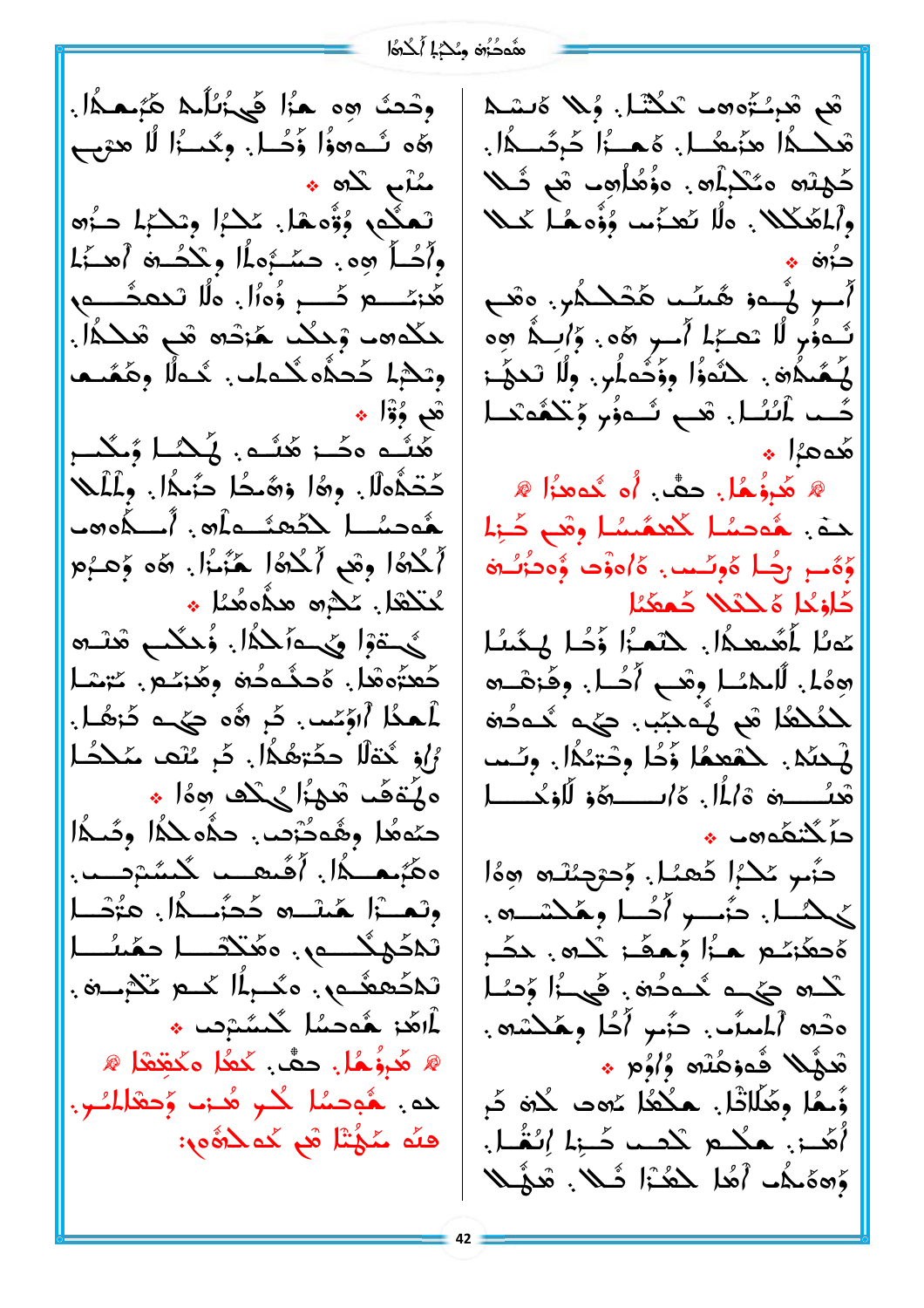@ حُثُماُ! وهُنِ أَقْنِع @ ، هُنَّى ٱلزَّمُحْمَدُكُم . كُمِيكُما هُمْتُمْ وَمُكْلِمُ .<br>كُمِيكُماهُ مِسَّلا كُمُماهُ مِنْعًا كُلِّ هَكْتُتَنِي ﴾ أُهِــُزَا حَدَّه حَــٰهُا حَمَكَلَاحُــا. وُ/حَصُــٰا لْمَوْمَا هُوْا. وِهَٰا أَسُل كُلْعِ حَذُّهِ كَمَا إِبَا. وَيُحِبَّا هُعِدَّوهِ لَا سِصَّعِ كُبِ \* هُوصسًا لِمَسْلَاهِ وِتَكْسًا. وَرَضًا وتسوةا خَرْبُعُها. هُوجِسًا لِحِيوَةِ وُدِهَا هُم شُلا وُهِهُمْ شَهْدًا هَلَى هِ هُنِّي ٱلمُؤْسَّعِدِكُم ِ. ضَرِيْكُما هُنسَّع وَسَكَبِلُرٍ. ه صَٰحُداُه مسَّلا خُذَداُه سَعْا کَمْ هَٰ حَکَّتَتِ ۞ @@ وهُدوْدًا ويُكْتُدُا @ & حقٍّ. وصَّداً هُمحَصَّسدًا & وِكُــكَٰا حِنْقُـا كَحَرِّبٍ. هُــْزَا وُّهڤـا أهدَٰٓ ا هُزئِدِ وَحَذَّدَهُ وَاللَّهُ وَاللَّهُ وَاللَّهُ هزًا حٌب. وِلْـْدَوْْهِ الْأَوُمْ هَـٰكَنْكُرُهِ مِـ خسئثہ ٭ أُهْدِ كُدْآه هُسْكِ. هُٰذَا وَّدْهَا أَهْدَٰذَا وتسوةا لمأوهمُها للكَقفا ووكمعْنه ∻ ∞⊸̂ لَحْدَ ۚ وَ عَـٰٓ ۚ وَ ۖ وَ ۖ وَ عَـٰٓ ۖ وَ وَ هَـٰ الْمَوْهِ وَ وَ هَـٰ الْمَوْهِ وَ وَ هَـٰ الْمَ أَهْبَٰا هُزْمُهِ. وَهُجَّابِ جُهْدًا وَأَهُـٰ; كُــــــــ وفُـــتْ، كَعِقِيبًا حَقَـــه كُثْرُه هُەدىمُا لَاھ ﴾ أَهُا هَبْوْ كَحْرْسٍ. هُىشك رْبِّبْ أَهْذَا هُنْسُمْ. وألموضُ: هنْعْسُه هْمْلْسُهِ. أَحْزُهُم مَّحُمْحُم مَعْجِمَّمَعُ \* @ كَرْمُوْزُا وَوُسْعِدْكُمْ لَهُ

مَّمْكُده وأُكُلُّ وُبْشَكُ هَـزًّا. حَذَّهُكُلُّ حِكْمَلًا وِمُنُوَدَه حَزْبِ10 . ۞ صَدَ كَتَب هُــُلا وِٱهۡـُـْـُـلا . همَّـٰٓنُــُــوٖ وَّـُــا وِلَا مُعَاوِنُو \* هَٰحَكُمُ ٱهنُّوتَ هُٰٓوَا شَكُلاً. ثَمِّ وُسْطِلًا إِبَا هُمْ هُمْعَكُلُهُ. وِؤْسُمًا وِكُنْتَرَا كُمْ هُحَرَٰهَ. لَاهُا لِمُكُنَّهُ! كَمَلا هَالمُبْ \* أَحُــا حشَــودُه كَحــرْه هكَـــب. وتسُّـما تصنُّوها كَبِحَمْكَ وْهِ . هُكَهِجَزَاسًلا مُسْرًا هِهَــزٍ. وِنَكَاهَــم أأدومما هام هُسلَاه \* حُدْمُ إِنَّا هُٰٓنِٮ لَّا لَمُوْهْجُسٍ ۚ وَيُحِمِّرَ ا حجَّمت أسلا ملَّا مأموِّست. تُوجُّسُا ہوہ گب ہُدی واُهنَا. ۂاووْر مَمْکلہ لا قىمچى*تى*پ ھ اتَعصصُ بسكمهاً لَا مما أَمْكِنَص ﻼﺟُﯩ**ﻪ** | *ﺃﯨ*ﺪ ﻟْﻟ ﻠﯘ;ﻭ*ّﯨ*ﺐ. | ﻩ ﺋﻪﯞ*ﺋ*ﺎ لِمَعْمَدٍ أَحِيَّنٍ. وِئَمِيلاً مَتَّبَٰٓا اللهُ كَمَد odilla وُسِلًا إِبْلَ هُـٰٓنِـ وۡاٰهَٰـٰكُـٰرِ. وِٱٰڡَ ٱهـٰٮ سَّـهُ| ضَـ هَحكّـه. حَسَّمَـُـا وِهَـُـْـلا أَمِي وَُمِعَكُماً. قَبِي الْمُشَبِّدِمِيلَاةِ أحككتك مستكفر المؤدخ الأرامك ىڭ فۇب ھۇڭ ۋە لا لمكركك . وكُحِدُّه حَكَّلَ حيُّلَ لَّا هُجِيبِيْرَا فَلَحْلَلْهُ أَحِيلًا الْمَسْلَلَ أحدِّثها أَكْلَاه \* َّهْدُبِر هُقَّىْ; أَفْ هْلِلْنُرٍ. أَيْكُمْ فَنُنْل لَّا هزَمِلا گُمْبٍ. هِ هُه هِڪُکِي گُمْبَ كَمِلًا هَٰلِكُبُّ. وَٰاٰتِكُمْ هَٰلُوَٰٓا خُصِفُوحِكُمَّا \*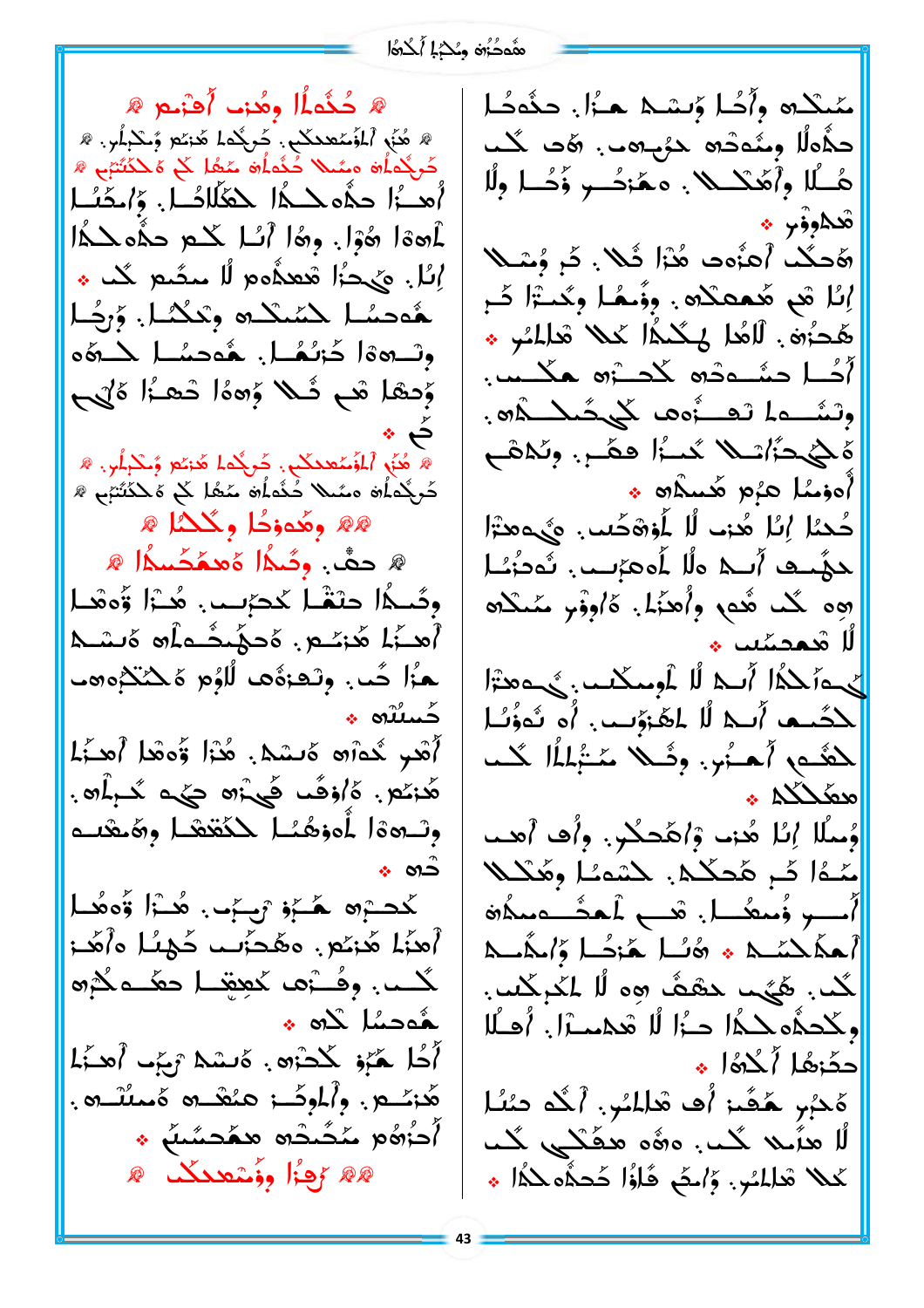هُمحُنُوه ومُحْبَلِ أَلْحُوهَا **& حقٌّ. أَهُا وضُّهُ**ا هِ ؤشعنكم \* هُه وُهِتُوْلَ. حَبْسُلًا هِهُبِمُبِ كَلِهِ. أُهزُا حذَّهِ حَذًا حَكَمَلَاهُا وِنُوهوُا. هُا كَسْرًا هَجَّة جُهِنْيُهِ كَحِدَةَكِدًا. اْبُا اُهِدَاه وِهُنُن. تَهِ ةَا كُمْ اُمِّعْ وَسْعِدِكُم لَكُمُ \* هَه وِهُــتْوَم كَـــره قب أُمْـكِمَـــزُلِ. وْاهْدِنِكْ. ئَبَالْمَالِ دَيْعَةُ! أُسِيرٍ وِرُجْسًا \* .<br>همسُما أَحْدَهُ! هَه وِٱلْمَحْرِ. هَي أَحُل لِيُعِمُا وَمِكْمٍ. حَمْ هِحَـٰٓٓٓٓٓہٰا وِكَـٰٓ أَلِ وُسْعِدِكْمِــــــــ ﴾ لَكَــــــــــــــ ۞ ا ولًا حُوزُىًا. عَوهُمًا رَجًا حَهَّىشُدَاه. دَّنَبُر وه وهُبُو وُحَمَّا وهُلَّاتِا. هِ هُدَّق وتعْزَا حَكَرْهُا وَحَذِا وَهُم \* لمَفْنِكُمْ شَؤْلًا شَمْكُرْهِ. وَمْتَعْدَلْكُمْمْ 22 وَحْكَمُا مُحَكَّسُو ه حقّ عَمَا وَالمَكَبِي هُ **محکوہ اپنی** مكْعِنْكَبِ هُزْسُعٍ. هُكْسُمْ لَمُحْشَمِلًا. هُم شَمَّدُ هُـبِرًّا يُحَمَّدُا فَـزَم هْلْعِــبِ وُنّـــب فُزُهِهْـــه وِكُحْفُـــا. ئُەؤُىُّا. ەڭ ھە ەَىشىھ ھَكْىُللَّىك رَىب وُسْعِدِكُم لَكُهُ \* كَزِلْمٌ وَمَن، وَأَهَدِ كُنْ هَكُفًا كَعْدَب والمستقام وتصنف ونصرهم وكمستكره ەھْلْت ۇنّىپ قُذْەھُل. ۋەيپ ھُەوھُل كُلِيحُمْلِكُمْ وَمُكْرَ كُمْ أَوْ كَوْسُرُوا لَهُمْ مِنْ ەسگىك يىگلىك ئىسكى بىرىكىت. ݣحدةَ ݣَدَا. وُسْعدكُم ݣَلْاهُا \* هأُاكِبِ مُكْبُرًا وِؤُهِعُكُرًا. هُذُلا RR JOLI JOLI, RR وُهِهُدِسُا أَيَّاهُ٥ 20 حقٌّ. 60 وحُدهوُلُّ 20 أُهدًٰا هَٰٓ:يَـٰم لِكَفَلَاهُـا وَآٰيَكَ هَٰٓدِهُـا . جَنُبُو وه وهُجُوْ كُنْدَا هُمْ وَهِ هُمْلَ. وأهقا هُوْا وأُهُـــز أُبِـــد وَحُمْنُــا جُحِزَاتِ اللَّهُ مَسْمًا هَلَلْقِبَا. وَتَعَمَّدُ: لمَحْكُمٍ. وَيُحَزُّا شَعَدُوم لَا سَصَّـم هَؤُلًا كَهْلُــهِ. كَــمُلُر هُبِهْــمْ كْتْ هَدَأْهِ هُيْ لَمْ يَرْهُ وَأَعْدَى مِنْهُمْ أَسْرًا بِهِ مَنْ وُسْعِدْكُم \* لَّكْنَ وِوْْدِمُا وِهُدُوهُا تَـٰالُمَا رُٰ}ِّمَٰتـــ. ىشىك ھۇاڭىسۇ قىر ۋەھُلى مسَّلا تَنْشَا تَايِّع دْمِيَا لْمُنْذَلِكَ لحُدُههمًا. حَدُمُ حَذْهِ حَدًا وصَّدًا وُهِمُحِمُدا أَيَكُوهِ ﴾ هُزئم ِ. سُهد لُه هُ هُلُهُ ا 16هُـز حُوصتُنا المَهْتُمَا وَيُحِلُّوا وَمُتَعَذِّوهِ لُاهَ هكْعِنْكُمْ هَٰكُمْ لِمُحُوَلًا ﴾ وِلْعِيَّةِمَا رَجِّيْتُو . هَــم هُــمحَدُّرُا أهيًا حدُّه حكمًا حدَّمها وهَمُلاتِها. وَسِيَنَ الْمُؤْمَنُ وَشَيْئًا وَحَيْنَ الْمَسْرَةِ وَالْمَسْرَةِ وَالْمُسَامَّةِ وَٱمۡضُـٰـا ۖ أَهُمۡ ا هُوۡوا ۖ وَحِذُّه كَـٰـٰهُا هِهُمْ وِيَحْزَرْ جُهْنُو حَكَيْكُمْ أَنْ هَ مَسْكُمْ بَعْضُوْ الْمَالِيمِ وَالْمُسْتَمَارِ وَالْمَسْهَمُورَ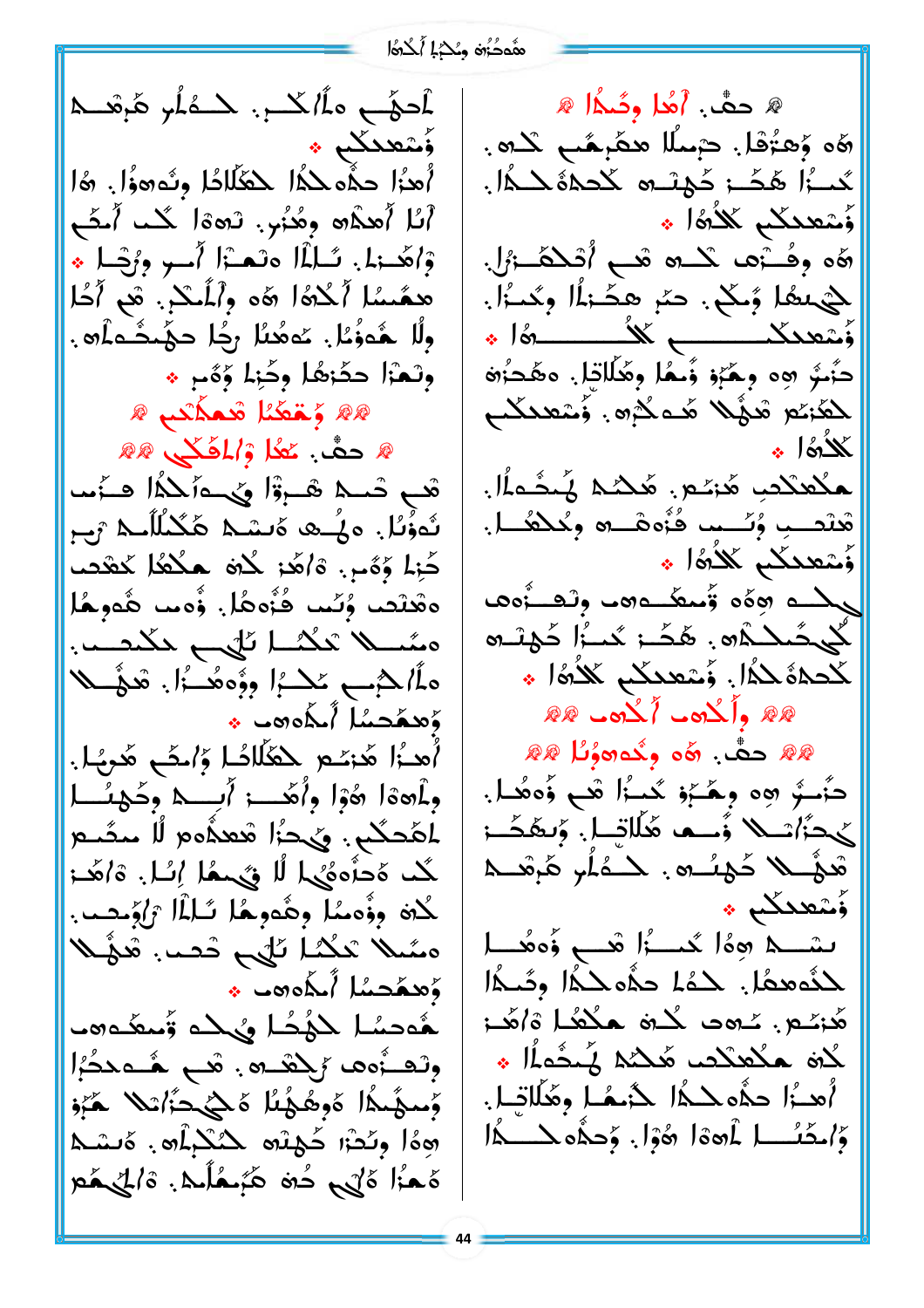هُدَدُوه ومُكْبَهِ أَلْحُدُهُا

أهنَّها هُنْ هِ وَوْا أَسَّا أُهِيمُو وِهُــُوْبِ نَــــ90\$ كُـــد أَمَكَــح وْاهِـــوْمَا أَمِلَيْهِ! وهَمِلًا. أَمْلَوْجَنِّعِيبٍ هُذِيْلٍ \* أُقَى كَعَىٰ. حَذُّه لَكُمَا هَٰلَـٰكُمْ ثَلا هُــومَّنٖ }. كُحـــزًا وَوِئـــب هَـــر كُــەتْـصـ، وقُسقْــا تىخــْـ بىكـــى. اْلِمُوْدَٰىس هُـٰہْـٰمُل ﴾ **88 مُؤْمَنُونَ لِلْعَدِيَّةِ لَهُمَا مَنْ** ه حقٌّ. هُل هُقَّى: 160 هَـ هُما هَقَم، وهُ مِكْفُل. وِسُدِد حْدَّائِكْ وَْسِعْهِ هَكَلاتِها. حْجَزْسُـْمْ دمُّه لِدُا هَبُعِدَا هُهُكُم أَهُــز. لْمَكْظُلُّ كَتْقُصِبْ. وَتْعَنَّصِبْ وُنَّسَبْ \* هُــا هــأا ههُ ا معٌهُـــز ههُ . هُه تَعِينُا وِكَسْرًا هِ هَٰذِكُمْ. وَهُه كَهْكُنْهَ كْتَيْحِذُّه أَا وِتْعِ حُدَوُمًا. هَٰاؤُلا حَمْدُا صْمْ تْكْتَا حْكَمْتْكُمْا \* هُــا لمعُـــهُا هِهُا أُومْــْـهِ . وكُــز أَكْدَهُ أَعْرَ ٱلْمَحَمَدِ. وكُلُّهُ شَمَّ ٱوۡلَـٰدَهَ وُحِذُهِ جَدًّا هُجَزًا حَثَّوَجُونَ. ولَّا جَزَّا لِمُحْدًا وَحِذْة كُده مَ ٱلْمُكْرِ \* همّعمُنُل حَرْمعرُت هُجْنٍ مِمَّحِسًا نَهْف.<br>دُونُل لَّاجُل كَجزَل هُا فَيُحِيَّا هِمًا عُمْدًا. وَسَمْ كَمَّا هُدُوهُ لَهُنَكُمْ. كَمَلاً كَهْلُهُ وَقَوْمَ حُكْفُا وُرِجُا ونَـ90\$. حُـولًا حجّرهُـا. هَدُبِي هُءوَهُنْه وِأَوُم ۞ *ه* مَهُمْ مُلکُه *ه* ۹۵ هُلا دِرْجُوْلَ ۱

هُم رَبِّ هُ مُحدَدَه . هَنُّ لا وَرِكُمْ وتعنُّوها كُمْ \* R ILLE JALEZAL RR ه حفَّ. معَكِّنَا مُوصِّل أهنَّ هـ جِكْعُهِ وِأَحًا هَي وَٰءهُا. كَمَا هَٰـٰئِمِ لْمَحْمَدُهُ الْمَسْرَكِيمَةُ الْمَحْكَوَّفِ وَبِمَنْزَ فَي مَعْنُ اللَّهُ مِنْ اللَّهِ مُنْ اللَّهِ مِنْ اللَّهِ مِنْ مِنْ الْمُؤْمَنِ مِنْ مِنْ أَهَٰذٍ كُنُزًا لَكَحِـثُولًا. وِؤُوسا هُومِـمًا تُلِمَّا حَدَّلُوبِ. مِمَّىكا تَحْكَمَا تَأْتَى تَّتَــب مأَاكِب مَكْبُرا ووَّەهُــزًا \*<br>ـمكعكتـــا هَكْـكا لَىخُــمأَا الْهَــز رەەُا لگىرە ھَلَائىل. ھُــزى كَعْدَـــ حَزْمَكُمْ حِنْقِلْ. وقْتَنْصَبْ وُنِّبْتِ فُزُّوهَا ﴾ ٰ هُدءُا وِمَثْداً وْالْمُلْأُوُّو. هُبِي أَحُلَّا وَسَمَٰٓءَ قَلا اللَّـرِ هُوصِيَا قَسِفُلا فَّةَهُم ِ. وَٱوْمُه كُعفُرِ هَبُنُهُا \* RR Line Lail **ِ هُ حَقٌّ. هُا وُآٰ أَاْ أَبِيا ﴾ ﴾** مكعكص هُزئيع. هُـزب كَعْصب ەھْلْصْدْ وُلَّىدْ، مَنْتَمَلَّا تَكْتُلْكَلِّ حْصا أْهُلْ هَبُيْهِدًا. ٱلْمُوَجِّيْتِ هُرْسًا أَهِيَٰٓا هُزَيَّـُمْ وَٱمْثَلُّلْ لَمُوَهَّا هُوَٓا . يُحدُّلُ مُعلَّدُهِ لَّا سَقَسِعِ كَلْبٍ. ەكچىل ھُجزاُب ِ. ٱلمُؤْجَنُب هُزئا ﴾ أَهَٰذِ كَسَٰرًا. وِؤْدَسُا هَبَسُا سَالَمَالِ. مئىلا تىكىل ئايى تىم شكىد ثَلا هُەٯتُم ٱلمُوۡضَمِد هُزِيُا ﴾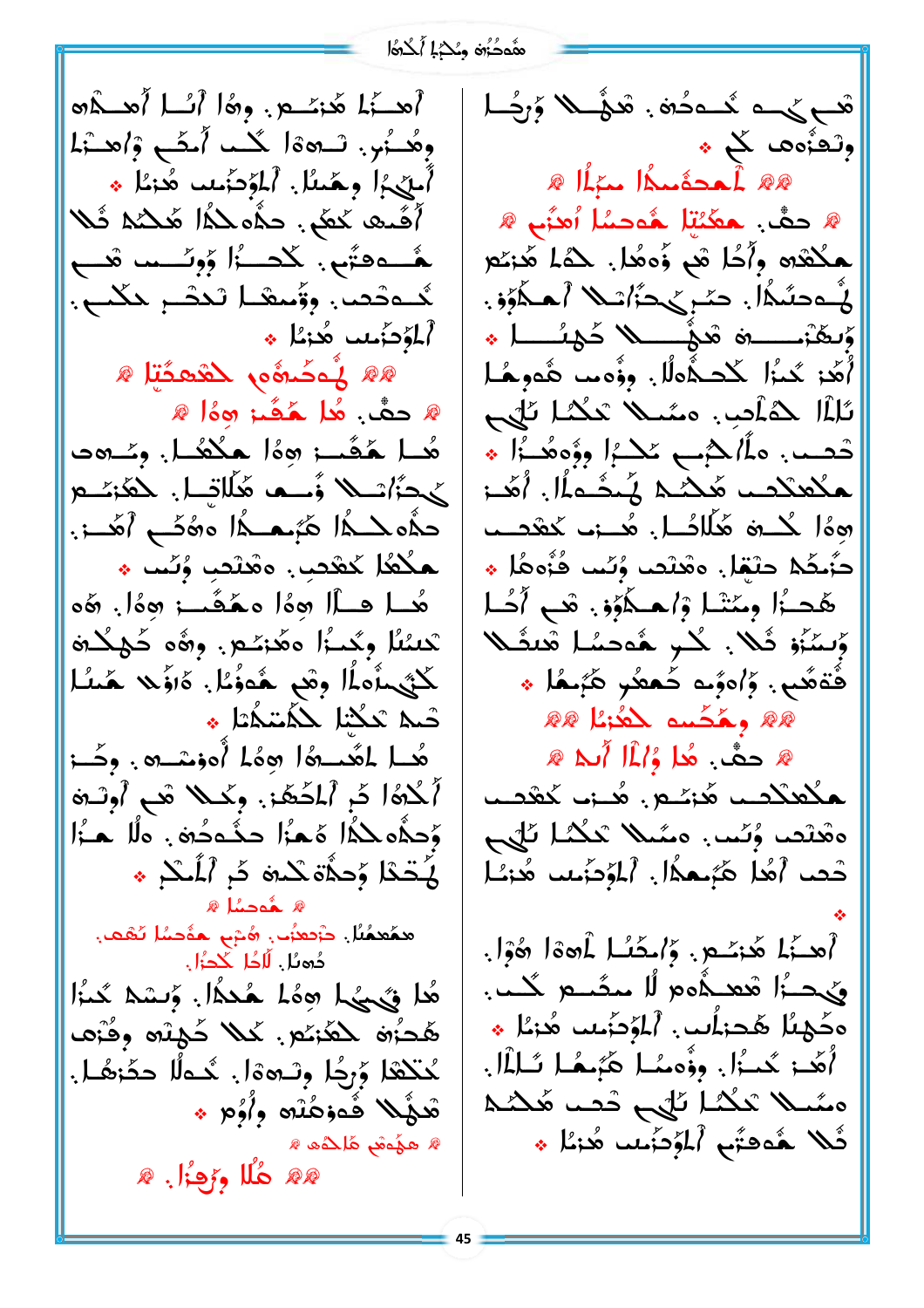هُدَدُوه ومُكْبَهِ أَلْحُدُهُا

أهدًا كمه هُنسُم لِمُهجَّاتِ\. كَم أَسِكُب وَهُمْ كُلْبُ هِجَبَ أَلْ. وُاسْتَثَلَلْ ـْأَ90\$ أُسـو وأَهَدَا. وقَدْتَصب وُنَـُـب فُزْوِهَا. وأَهَٰز لَاهَ حَكْفًا كَعْدَب. ؤْمِمُا هَٰٓبُعُا تَالْمَالِ. مِنۡمَــلا تَحُكُـلُ ئَايِي دْھَبْ. وِشْكُلْبْ دْھَـٰبْ هَٰبُنْهُـأُ 99. هُجْرُه وأَلْحُدُّا نَمْحَرَا \* *®* حُثُماً وهُن مُحقُّوت *®* ۾ رڳدائبِ کعَي اُه هڪَامدُا رڳدائبِ کعَي. ۾<br>ڪرڳدائبِ تمعَد هُزئا هَسَعَا کي. ۾ وُلِمَا يُمْسُلُكُمْ أَنْكُمْ أَنْكُمْ مَكْسَنَةً وَوِصَّمَا. حَبْرِي حَزَائِلا هُءَٰ;ا وِهَٰكُم ِّهُنُوْ اُلُّ أَهْكُوُّوْ هِهُمْ قُوتُ أَكْسَا وَتَسْتَأْلُ هكَناً. وهَكا حكْفُا هَدْهُ كُداً \* Leapo 2 Shuga 2 مكعكصب هُنسُم أشره ومحمد وَأَوْجِعْهِ مِلْلُهُ لَا الْمَحْمَدِ وَحُسَنُهُ حَكْفُلَ كَعْدَبَ أَخْذُلَ لِيَحْبَدُ كَـٰهَاؤُلَ وَّحُـا. هخَاصِدًا أَبــــات هُجَّابِ هَـَاوُّا وُحِدُّه جُدَاْمِدٍ \* *®* هَٰكُمْ وَُسِعْلَ أَقَيمَ وَجِكَ كَلَعْلَلْ وَُسِعْلَ. *®* وتَحْدَرِ وَّسْعَا كَلا تَقْعُدًا وِعُاكُمْ وَّسْعَا. ۞ R LILLY RR ه حقٌّ. «هُ- كُمْهُ كَلْقَصْهُ & حنُــه وهمُــا حـمُّه حـــهُ/ ـححَــُـهُ/ وِنَــهوُ/ ههُكُمْ أَهْذَا ۚ لَاهَ . شَفَّلا وَّرِثًا هُنُر وِنَالَمَا ونَعِنُوهِ كَجِيحُمِكُمْ وَ ﴾ [ أَنَا ]

ه حقٌّ. كُمْ هُنْدًا هُنْدَ هُ حْدَٰ الْكَلَّادُ اهْمَا أَمِيَّا. وَلَّكَ هُ ەبشىھ مَكْتُلَلْسِه جَسْمًا جِفْهِ جَبْدَا هُنْدُم. ةَ/هُـنْ كُـ هُ هَكْعُـا كَعْدَـب حَبْحُمْ حِنْقِلْ. هُـْ: كَعْدَبَ هُنْدَب وُنَــْمَا هُــْزَى دْتِنْـدًا. ةَاهــزَا لَمْـهِ حِمْهِ حِجَالِ حِجَمَااحُل. وهَا أَسَلِ أَصِحْهِ وَالْحَدْهَا. تَدْهَا كُمْ أَمَضَ وَأَهْدَا أَةَاهُوَا لِلْكَمِيْحُمَاهُ \* 2 Lisaie 2 هُدهَــا حكّلئــا هُدْكَحـــب هِهُا حِمْهِ حَـــدًا هَٰٓئِــَـــصْ مِمَّاهُـلَــــلا حكّْوَجُلّْ وَٱمْنُس وهُزْسًا جُبَّلُكُمْ شَدَّهِ . حيحة استفادتها أتحتسل مكانحين ئەدىكت فالحەد ۋىلىدا ئىتى أَرِيْجَـــب وِنْجَيْهُـــع ِ. جُرْوَكُنجـــب كحقف ه على متحدِّ متحدَّث ا كَمُحِكَّبٍ كَلَّدُواْ أُصْلُحُاً. حَزْبُ وَهِ لًا تَعْطَمْخُمًّا وِتْعَلَّفْ أَلَمِّكُمْ \* إِسْتُطُ. حقَّ. أَمُّا إِمَّا نُوهِ وُا هَيُّنْزَا **. ثُمَّ مَعْ هُقَعَ وِلَـهْلَا هُمَكْمُّة وَمَا \*** كَ مُسْأَ هُٰنِيٌّ كُرِكْمُٱ شَكْكُمْ أَ هزم أَحْدَهُ!. هَٰلَائُمَا بِشَيْ هِهُ! شَيْ ؤُوهُا. هُعكُهُ عَلَاهُ صَـٰدًا وْاهَـٰ: لْمَةَ حَكْفُا كَعْدَبِ دَّىزَاْلِ وَهُكْدًا هُــــــْأَل حُــــــــــون . هكـــــــب مْعِمُنُـم)ٰا . وكَذُبُرا وُنّـب مْنْصب . وَبِمَكُمْ دَقِيقًا لَحَقَقًا ﴾ A Lisan A